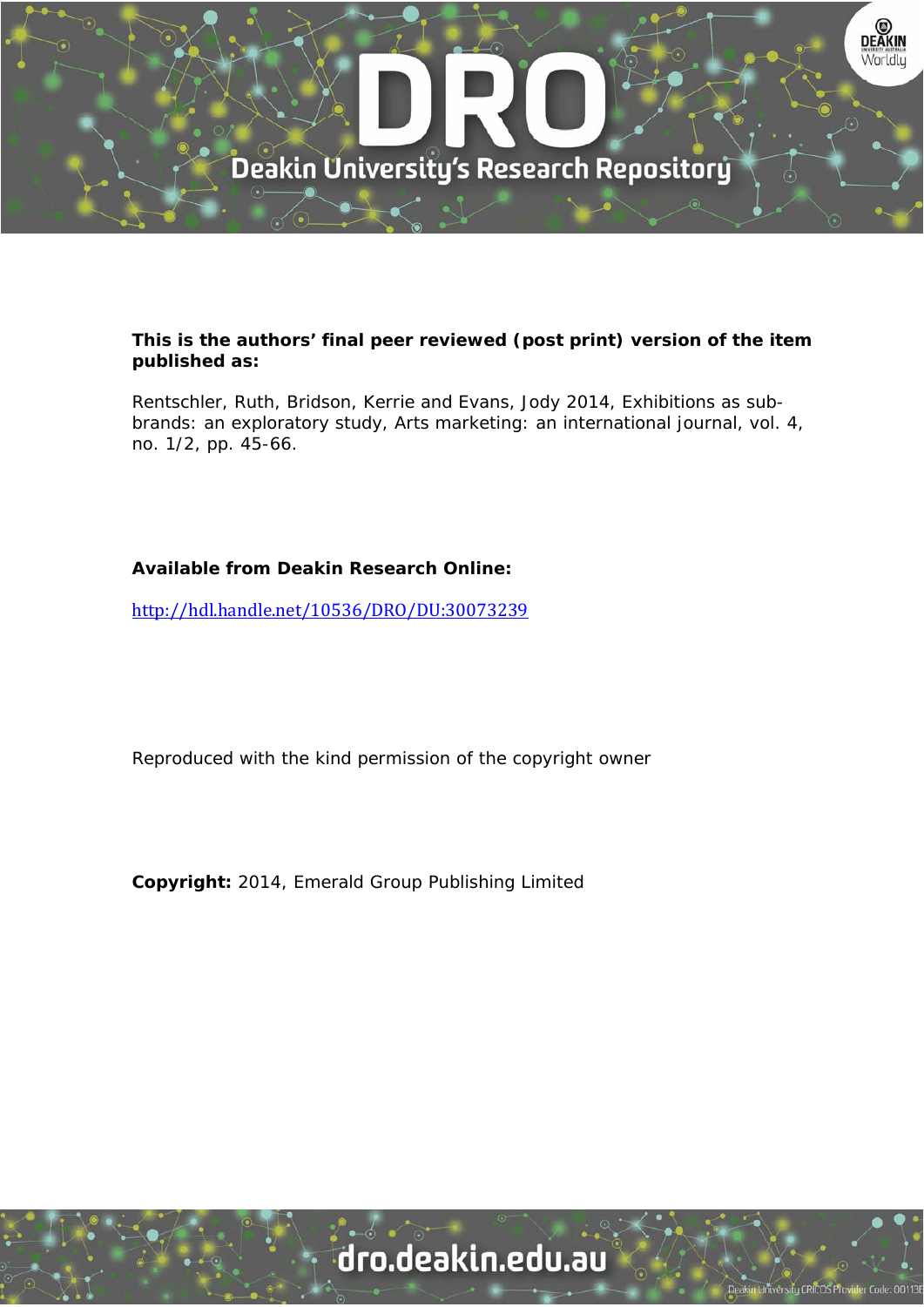# Exhibitions as sub-brands: an exploratory study

#### **Ruth Rentschler and Kerrie Bridson**

*School of Management & Marketing, Deakin University, Melbourne, Australia*

#### **Jody Evans**

*Melbourne Business School, University of Melbourne, Melbourne, Australia*

# Abstract

**Purpose –** The purpose of this paper is to explore the adoption of major exhibitions, often called blockbusters, as a sub‐branding strategy for art museums. Focusing the experience around one location but drawing on a wide data set for comparative purposes, the authors examine the blockbuster phenomenon as exhibition packages sourced from international institutions, based on an artist or collection of quality and significance. The authors answer the questions: what drives an art museum to adopt an exhibition sub-brand strategy that sees exhibitions become blockbusters? What are the characteristics of the blockbuster sub-brand?

**Design/methodology/approach –** Using extant literature, interviews and content analysis in a comparative case study format, this paper has three aims: first, to embed exhibitions within the marketing and branding literature; second, to identify the drivers of a blockbuster strategy; and third, to explore the key characteristics of blockbuster exhibitions.

**Findings –** The authors present a theoretical model of major exhibitions as a sub‐brand. The drivers identified include the entrepreneurial characteristics of pro-activeness, innovation and risk-taking, while the four key characteristics of the blockbuster are celebrity; spectacle; inclusivity; and authenticity.

**Practical implications –** These exhibitions are used to augment a host art museum's own collection for its stakeholders and differentiate it in the wider cultural marketplace. While art museum curators seek to develop quality exhibitions, sometimes they become blockbusters. While blockbusters are a household word, the terms is contested and the authors know little about them from a marketing perspective.

**Social implications –** Art museums are non‐profit, social organisations that serve the community. Art museums therefore meet the needs of multiple stakeholders in a political environment with competing interests. The study draws on the experiences of a major regional art museum, examining the characteristics of exhibition sub‐brands and the paradox of the sub‐brand being used to differentiate the art museum. This paper fills a gap in both the arts marketing and broader marketing literature.

**Originality/value –** The use of the identified characteristics develops theory where the literature has been silent on the blockbuster sub‐brand from a marketing perspective. It provides an exemplar for institutional learning on how to initiate and manage quality by popular exhibition strategies.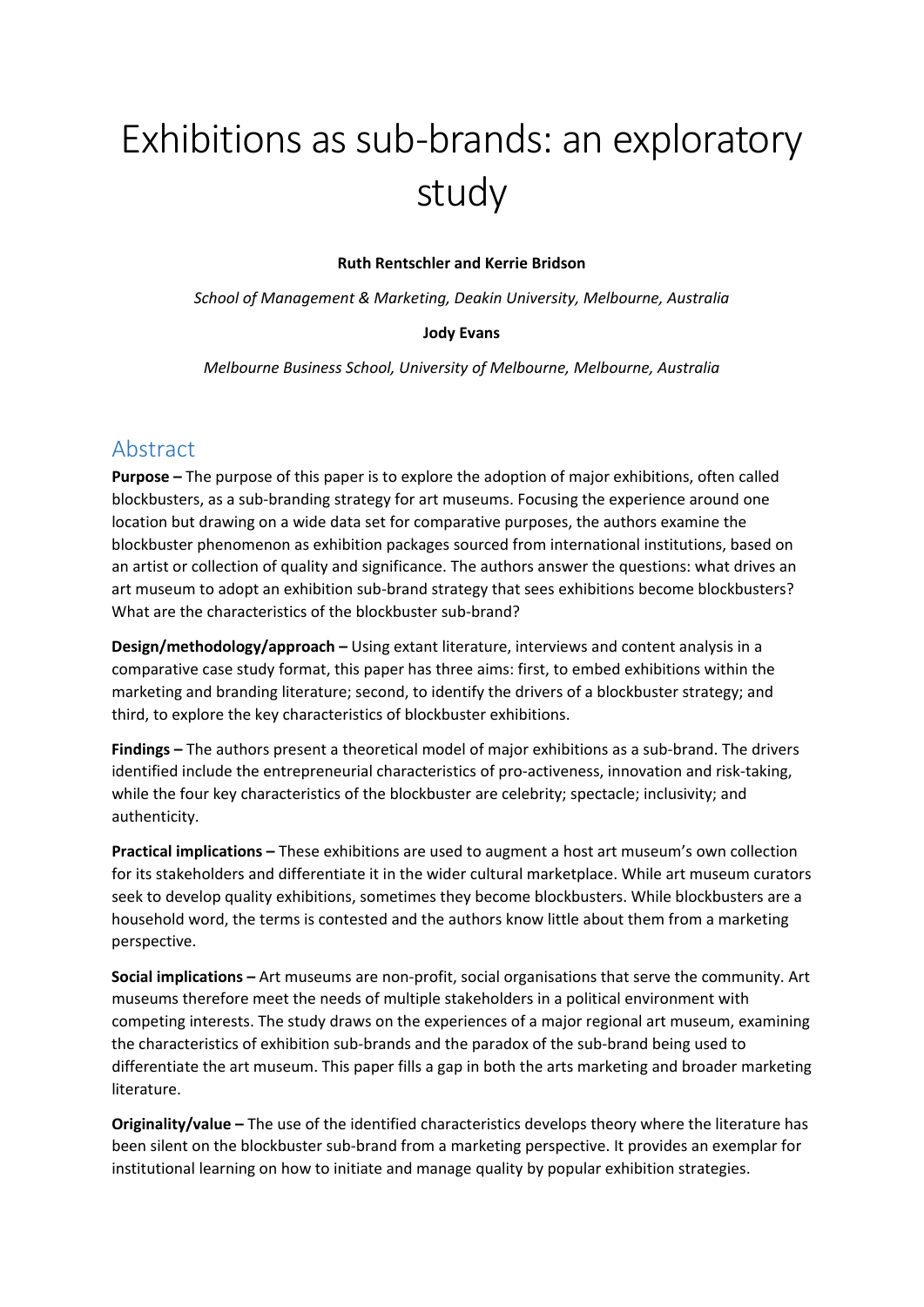**Keywords** Australia, Entrepreneurship, Branding, Art museums, Blockbusters

**Paper type** Research paper

#### Introduction

Art museums are an important segment of the non-profit, arts, social and heritage (NASH) arena. The NASH sector comprises art museums, historic and heritage properties, social history and other types of museums (Evans et al., 2012). Art museums may be diverse but they fulfil a public mandate, are accountable to a range of stakeholders, such as governments, boards of trustees, curators (as "keepers" of the objects), the public and their benefactors (Rentschler, 2002) and collect, exhibit and research objects for the enjoyment of the public. Museums are augmenting their traditional in‐ house curated programming with quality internationally renowned touring exhibitions. We witness an environment where these touring exhibitions are used as points of difference between institutions to attract a diversity of audiences and can be considered sub‐brands. We also consider blockbuster exhibitions as a specific type of sub‐brand and how it is emerging in the NASH sector.

Branding is a concept well developed in the general marketing literature (Aaker, 1992, 1997; Berner and Kiley, 2005; Keller, 2000). Historical brand research has established the benefits of a strong brand in terms of financial value, creation of equity, image, loyalty, and the Brand Report Card (Aaker, 1992, 1997; Keller, 2000). There is also a growing body of literature that suggests that branding is of value to the museum sector (Evans et al., 2012) A brand is a name, term, design or symbol, or any other feature that identifies services or goods as distinct from another (Bennett, 1988; Kapferer, 1997). Museum names are in essence a recognisable brand and can be used as a decision making heuristic by visitors (Evans et al., 2012), as a cue of quality and guarantee a certain experience. Bendigo Art Gallery, located in regional Victoria, Australia is an exemplar of a brand institution where its strategy evolved from one focused on a reputation built on its permanent art collection to a balance between its own collection and exhibitions derived from external institutions. It has progressed from managing its own museum name as a brand to managing sourced exhibitions as part of their brand strategy. Such international quality exhibitions are in the essence a sub-brand of the host museum brand. Why and how major exhibitions manifest as sub‐brands is a critical issue for marketers seeking to build cultural brands. Art museums operate in an increasingly competitive context, where their directors are striving to meet the expectations of multiple stakeholders (Goulding, 2000). Art museum directors seek to reconcile the internal curatorial needs with the external political and competitive environmental needs which have sometimes been summarised as a tension between education and entertainment (McLean, 1994; Rentschler, 2002). Attempts to reconcile these tensions have been identified in the literature as marketing having multiple strategies (Mottner and Ford, 2005). These tensions create a paradox where galleries put on internationally renowned quality exhibitions in order to differentiate themselves from their competition.

Australia, perhaps because of its tyranny of distance has had a strong history of staging quality international exhibitions of famous works that are attended by large crowds since the turn of the last century (Turner, 2011). Australia is an exemplar of an art museum sector characterised by the "tyranny of distance" with little choice but to seek product from beyond their own borders to supplement their own collections. The first exhibition of such quality which received the tag of a blockbuster exhibition in Australia was held in 1975, called Manet to Matisse (Rentschler, 2002) beginning the near 40 year history of the blockbuster phenomenon in the Australian art museum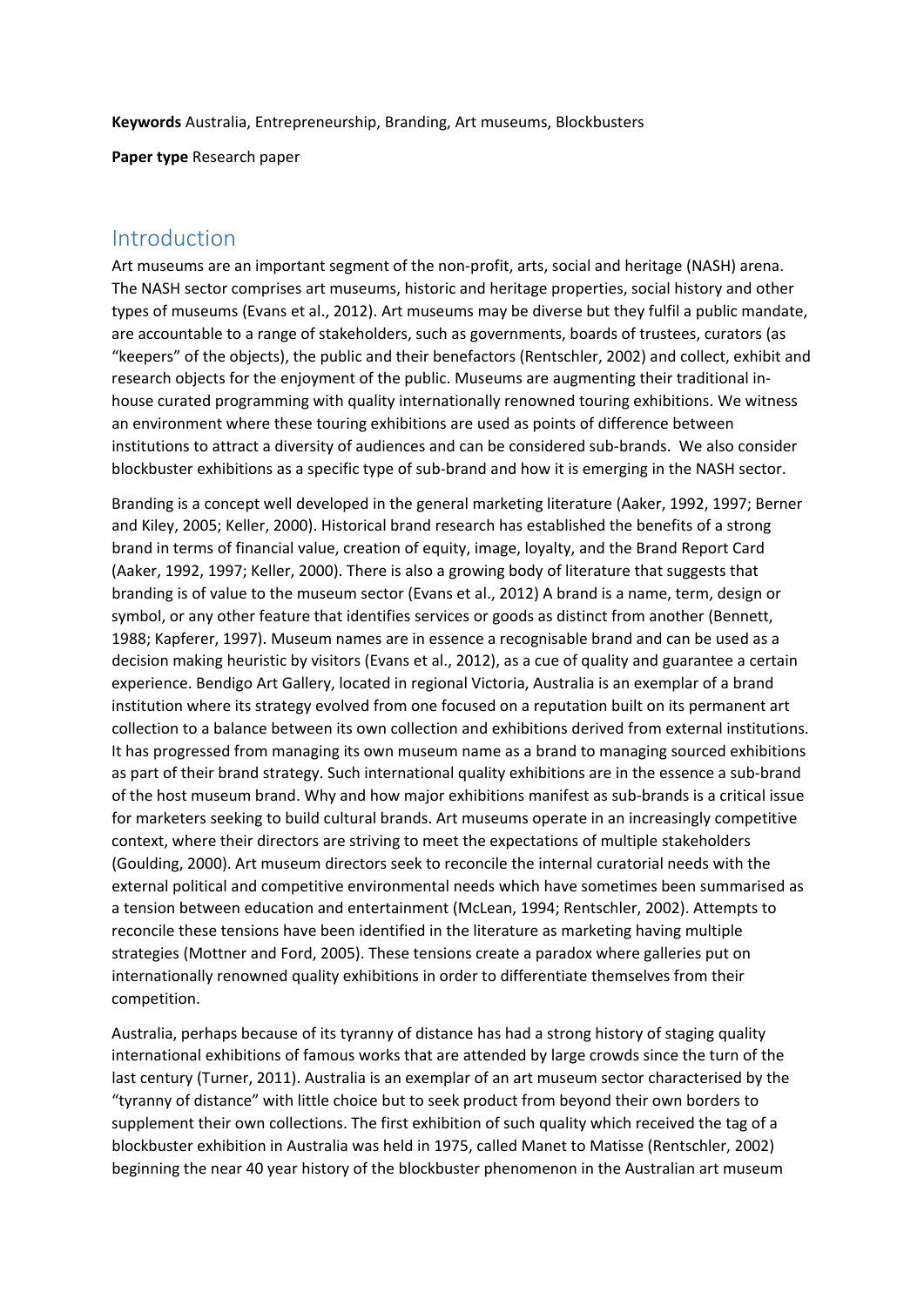landscape. By a curious coincidence, 1975 was also the year when the so-called Piggott Report presaged interest in the burgeoning museum and art museum sector in Australia, prompting it to begin three decades of sectoral and institutional change. In the intervening years between 1975 and 1996, when Bendigo Art Gallery started planning its own quality exhibitions, some of which became what could be termed blockbusters, the phenomenon was dominated in Australia by major city galleries, such as those in Sydney and Melbourne (Berryman, 2013).

At the same time as the NASH sector has witnessed a rise in international exhibition programming, we have witnessed a sector wide change in the role of directors and curators (Fowle, 2007; Proctor, 2010), especially in relation to the way exhibitions are now staged. A shift in curatorial thinking is underway that attempts to distance itself from the elitism once associated with art museums, which sees "scholarship […] married to fun" (Coslovich, 2012) or as we would propose less curatorial reverence and more audience relevance. Staging major international exhibitions is part of this changing approach. In earlier decades, the visitor was a secondary consideration for curatorial staff; in a contemporary context the needs of the visitor are the drivers of programming (Lehman, 2009; Schubert, 2000). The relative silence on major toured exhibitions and the status of blockbusters in the marketing and curatorial literature may be due to the tension inherent in galleries themselves where curators are interested in scholarship and quality while the public often requires accessible entry points to an art museum. Recognisable brand names and international credentials often lead to popular appeal. Some curators hark back to the "old days" where quality meant quiet contemplation with few visitors in the art museum. Others embrace the new audience demands for access and relevance and even popularity despite their mixed feelings about the rise in importance. Generally, art museums seek to retain their relevance by expanding their offerings and appealing to broader audiences, thereby building their cultural capital and brand equity for long‐term sustainability.

Blockbuster art exhibitions are one type of touring exhibition (Berryman, 2013) held in art museums and can potentially provide hedonic experiences more akin to special events whose primary raison d'être is communication and attraction to a wide public. Bogman (2006) notes that blockbuster exhibitions have necessitated a rethink in the way that art museum communications are undertaken, such as for blockbuster exhibition catalogues. Berryman (2013) provides an understanding of the role and significance of the blockbuster phenomenon within Australia and some lessons learnt. Yet we know little about the characteristics of the touring exhibition as a sub-brand let alone exhibitions such as blockbusters, as sub‐brands from a scholarly marketing perspective. The exclusivity of the exhibition and their international standing and broad appeal sometimes means they are termed blockbusters. Yet often blockbusters are packaged shows/exhibitions in standard themes borrowed from international "name" museums. The term blockbuster is a contested one, not well received by all in the NASH context, particularly art museum curators, but lauded by stakeholders including the visiting public. Turner (2011) contends that international "blockbuster" exhibitions led to a rise in professionalism within Australian museums, and "created a paradigm shift in the way museums operate within their communities and public programming".

A great deal has obviously been written about the major exhibition, some given the term "blockbuster", but curiously given their marketing and audience focus, it is predominantly in disciplines other than marketing. Such literature examines blockbuster exhibitions in sociology (DiMaggio, 1985), economics (Skinner, 2006), special events (Axelsen, 2006), art history (Berryman, 2013) and museum studies (Freedberg et al., 1987; Hancocks, 1988). Other literature is based on personal accounts of blockbusters in biographies and autobiographies (Hoving, 1993), or the media (Coslovich, 2012; Ingram, 2012). There is also an emerging literature that critiques "edutainment" in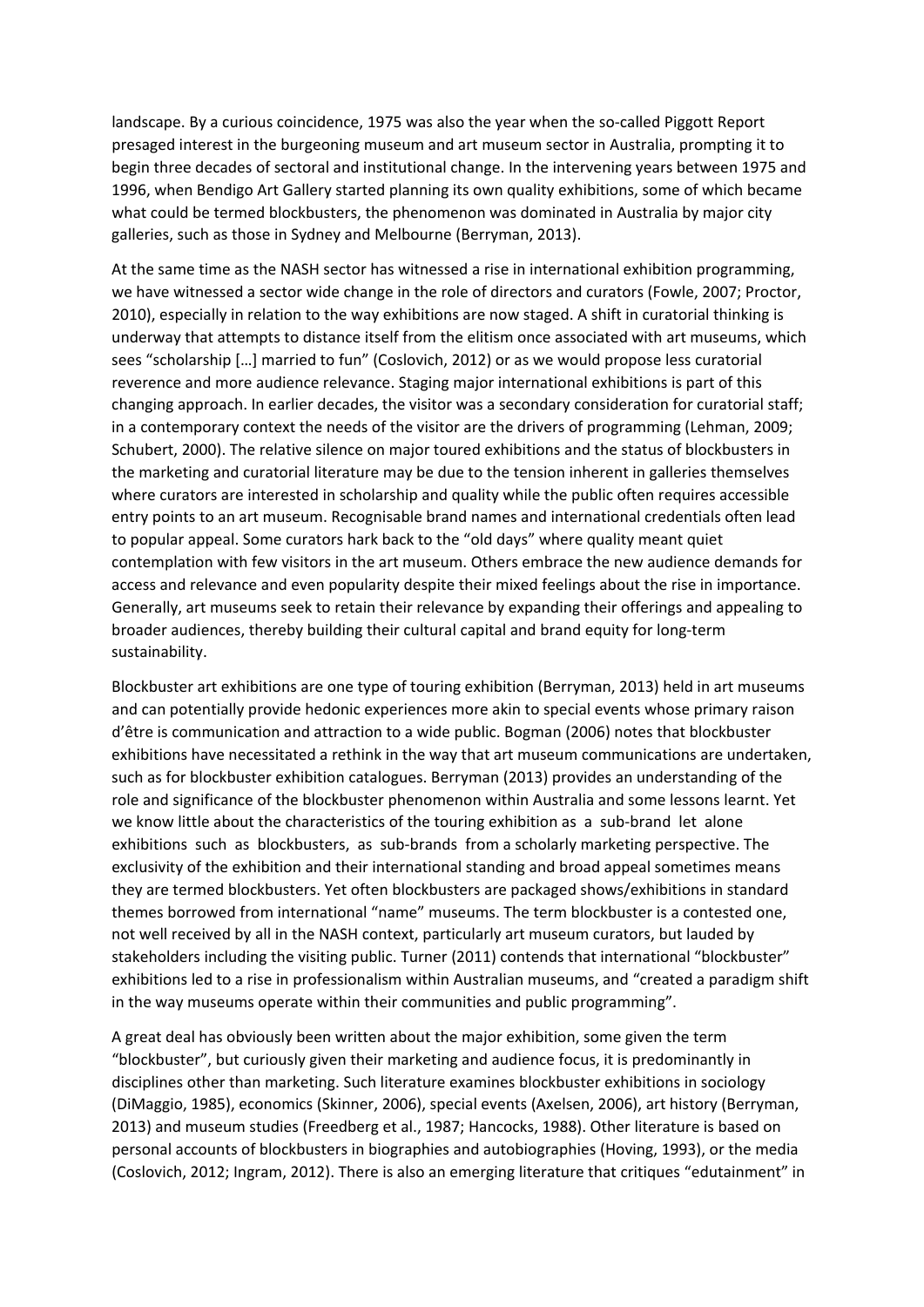art exhibitions (Balloffet et al., 2014). Consequently, this review included relevant, cross-disciplinary literature and primary data gathering and analysis that informed our understanding of the role and characteristics of the major exhibition as they achieve blockbuster recognition, as a sub-brand of a museum master brand and its contested nature. The purpose of this paper is to advance debate by analysing such exhibitions using a marketing and specifically branding lens. The research questions answered are:

RQ1. What drives an art museum to adopt a quality sub-brand philosophy that sees exhibitions become blockbusters?

RQ2. What are the characteristics of the blockbuster sub‐brand?

# Conceptual framework

Aaker and Joachimsthaler (2000) in their brand architecture paper explain that many firms today have to manage complex business strategies and multiple brands simultaneously, termed brand architecture. This expression is recently extending to service institutions (Rahmana and Areni, 2014b) but applied rarely to art museums. Brand architecture when applied to art museums refers to the structure within the art museum for managing the portfolio of brands and the nature of the relationship between the brands. Obviously art museums have a name, which identifies them and they are correctly referred to as their master or parent brand, such as the brand Bendigo Art Gallery or the National Gallery of Victoria (NGV). Their own permanent collection of artworks exists within this master brand and within the permanent collection are artists and artistic works often recognised as brands in their own right, such as the artist Picasso. Sub‐brands are brands connected to a master or parent brand (Rahmana and Areni, 2014a, b). Rahmana and Areni (2014b) contend that services not just product oriented firms seek to develop strong sub‐brands at the product level. When we apply this lens to museums it refers to the exhibition programme being treated as sub-brand. The exhibition sub-brand extends the appeal of the parent brand to wider and new audiences. Such an exhibition has a name in itself, which differentiates it from other exhibitions but is offered by the museum master brand. Such a sub‐brand has potential to influence audience perceptions of the master brand beyond the permanent collection.

Blockbusters is an emergent term for widely successful exhibitions. Financial success, popularity and wide audience appeal due to the selection of topics and approach are some markers of blockbuster status (Berryman, 2013). Attracting diversified audiences who are not normally attracted to the visual arts is an important outcome of a blockbuster. Blockbusters are a classification of exhibition sub-brands based on a similar or characteristic format, which respects big names, with populist appeal which provide a pathway to visual arts for people who may not normally visit art museums but who use the cues of familiar topics and artistic brand names as a gateway to the visual arts (Balloffet et al., 2014; Berryman, 2013). The blockbuster has arisen to provide a useful means of developing audiences and changing perceptions of art museums within a "commercial" framework. Blockbusters are often led by entrepreneurial directors, curated by a team of people, some of whom are curators, but others of whom are set designers from theatre, for example (McDonald, 2004). The visitor becomes central to curatorial decisions regarding art museum programming for blockbuster exhibitions as they seek to extend the reach of the parent brand to new audiences and influence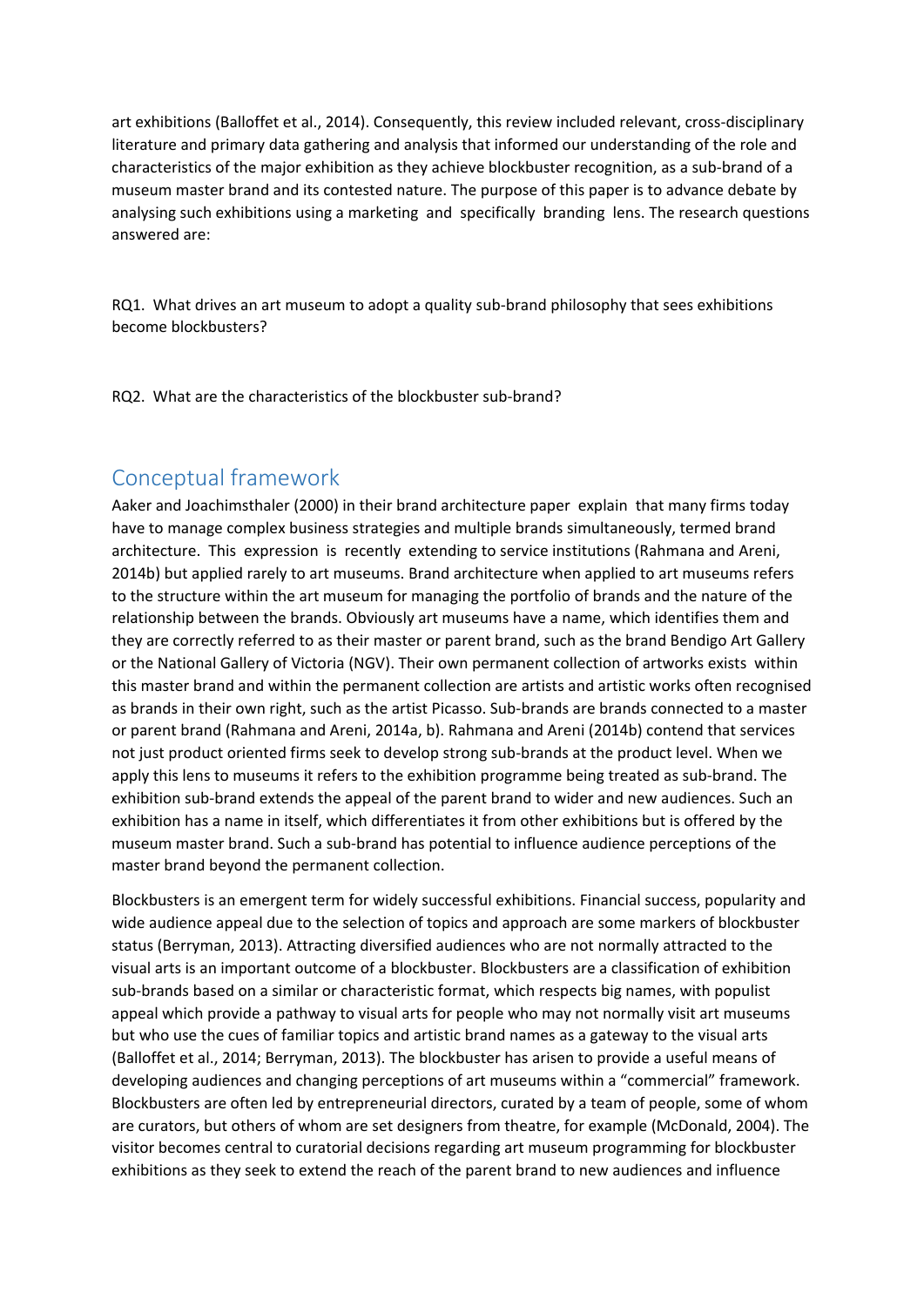perceptions of that brand. Moreover, blockbuster sub‐brands gain traction through people, products and services by novel associations that provide media attention that attracts wide audiences (c.w. Parmentier and Fischer, 2012). However, blockbusters are not without contention as they are seen as problematic in the art historical canon, not just because definitions prove elusive but for reasons around the authenticity of the art museum purpose (Berryman, 2013). References to blockbuster features including their large scale, high-risk, investment dependent, multi-year exhibition projects, strongly supported and widely promoted indicate that the commitment required by art museums as hosts. Their embeddedness with corporate sponsorship ranks one of their most controversial qualities (Berryman, 2013). Due to their size and investment requirements being dependent on stakeholder support for success. Their deliberate design as a commercial endeavour is also noted by many as cause for reflection and concern in terms of how this relates to the core mission and vision of the art museum.

While international exhibitions as sub-brands have received scant research attention, blockbusters as a sub‐brand have been overlooked and are the focus on this paper. Using the literature from brand architecture we suggest that blockbusters are different from other exhibition sub‐brands. Often a blockbuster exhibition comes with reference to the origins of the sub‐brand. In this way they are a hybrid of the "host" institution brand, combined with the brand name of the "home" institution, for example, V&A London, from where an exhibition may be sourced with Bendigo Art Gallery as the exhibition host in a particular country. The host brand name provides the blockbuster sub‐brand and promotion strategy with a brand halo effect (Leuthesser et al., 1995). Together, the home and host brands are combined with the exhibition focus (artist, artists or generic term for a genre of art). The conceptual model (refer Figure 1) illustrates how the blockbuster sub‐brand emerges through the combination of three distinct brands to create a sub‐brand for a host institution.

What makes blockbusters different from other exhibitions as sub-brands stems from their size and appeal. Bendigo Art Gallery is a successful brand manager, developing, promoting and nurturing the institution or master brand in a regional city. It has both international and local recognisable artistic brands in its exhibitions programme. It is also recognised as successful in hosting blockbusters as sub-brands within in its brand architecture. It sources exhibitions which augment its offerings, expand its audience beyond its regional area and attracts tourists and visitors from afar; drawing the largest crowds of regional galleries in Australia with significant economic and social impact on its region beyond cultural indicators.



Figure 1. Blockbuster sub-brand conceptual model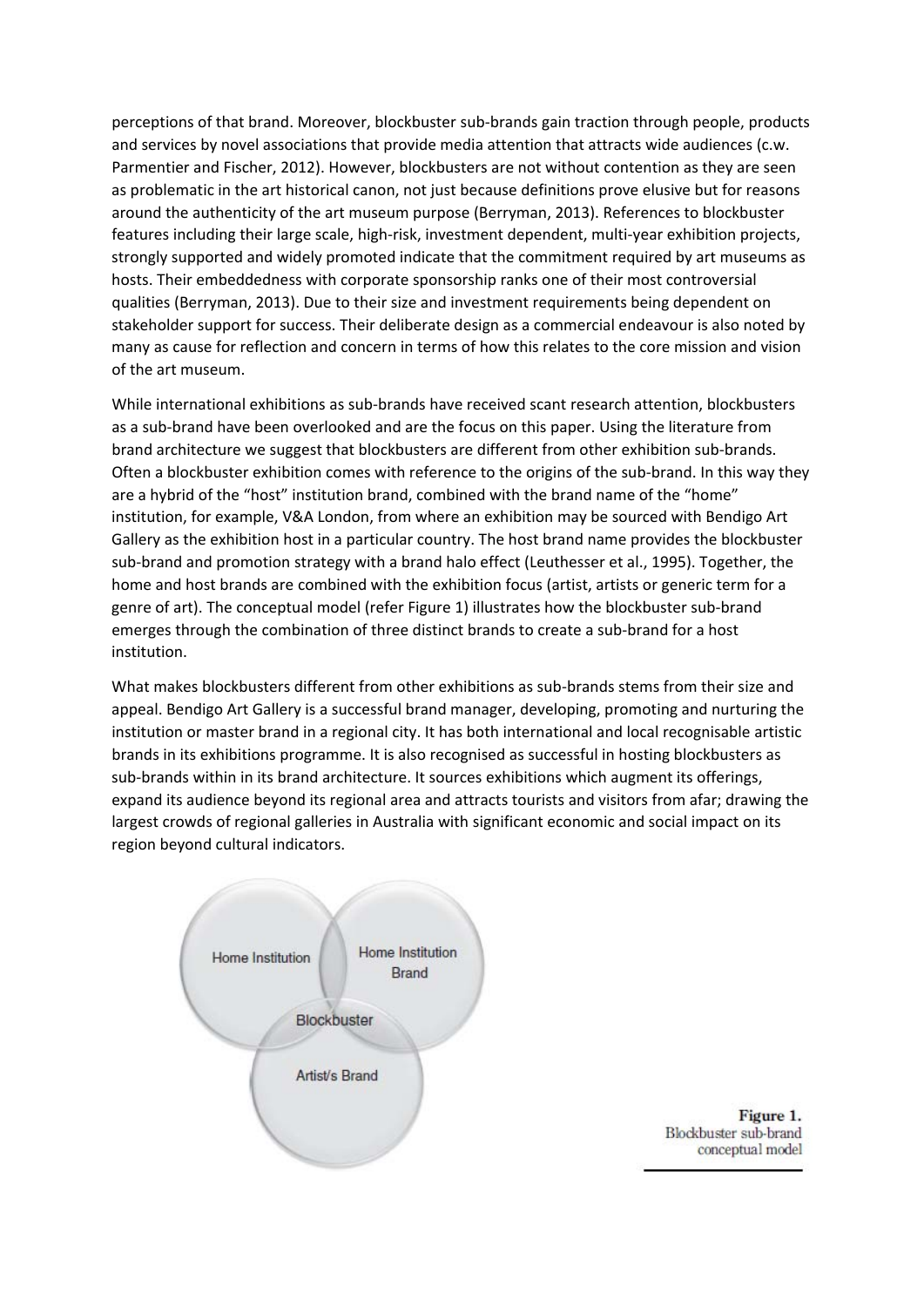Extant brand literature suggests that institutions can maximise their return on their branding activities through better organising and managing brands and brand inter-relationships within the existing portfolio (Petromilli et al., 2002). There are two alternatives to brand architecture strategies referred to as a house of brand or a branded house (Aaker and Joachimsthaler, 2000; Petromilli et al., 2002). Within the NASH sector we see evidence of both brand portfolio management structures. Art museums have evolved to establish their name as a brand and they have used this name as an umbrella for their programming. Tate Gallery exemplifies this strategy perfectly: "Tate Modern: Henri Matisse: The Cut‐Outs". The parent or master brand is used consistently when communicating the title of each and every exhibition sub‐brand. It illustrates Tate's philosophy to brand every exhibition as Tate as it reflects the "Tate" lens on an artist or artistic works. Similarly, Bendigo Art Gallery presents "Modern Love: fashion visionaries from the FIDM Museum LA" combining the host master brand with a home exhibition art museum brand to communicate the origins of the sub‐brand exhibition within a branded house structure. In contrast, we see a range of art museums who consider each exhibition as a sub-brand within a house of brands approach, such as the NGV as host to a forthcoming exhibition "The Fashion World of Jean Paul Gaultier: From the Sidewalk to the Catwalk". The NGV ensured exclusivity in hosting the exhibition in Australia but has not dual branded it as the NGV presents. Similarly, the 2013 exhibition of Anish Kapoor was delivered by the Museum of Contemporary Art Australia (MCA) epitomising the use of the artist as sub‐brand but within a house of brands/exhibitions portfolio structure. A house of brands employs a range of stand‐alone sub‐brand names without reference to a master brand.

It is clear that brand architecture assists us to explore how art museums currently treat exhibitions as sub-brands and in particular how they treat blockbusters. Blockbusters often emerge through the association of a host, home and artist(s) brands to be a different type of sub-brand. However understanding blockbusters as sub‐brands in art museums is yet to emerge.

# Profile of Bendigo art gallery

Local government art museums provide a fertile setting in which to explore the entrepreneurial characteristics of blockbuster exhibitions. Here, we find shifts to dynamic funding arrangements, re‐ allocations of accountability and responsibility, and devolution of power, in a turbulent environment provided levers for entrepreneurial managers and policy makers to create value for people in the social arena (Morris and Jones, 1999; Zerbinati and Souitaris, 2005). Such advocates are willing to invest time and resources to promote a new position for their organisation and its community. The profile of Bendigo Art Gallery and its competitors provide a case in point.

Bendigo the city was part of the gold rush from 1851 to 1954. The city of Bendigo is a major regional city in the state of Victoria and the fourth largest inland city in Australia, with a population of 105,000. It is a one‐and‐a‐half hour train ride from Melbourne, the state capital. Many of the buildings including schools, churches, public buildings, commercial establishments and homes which were a part of Bendigo's history, create a graciousness that people yearn for. Many were built in the gold rush days of the mid‐nineteenth century. Bendigo today offers laneways and arcades providing shopping experiences, modern cuisine, cultural events and activities, all amongst the town's long standing traditions and heritage (Rentschler, 2002).

Bendigo Art Gallery has been called 'a gold mine of a gallery. Founded in 1887, it upholds Bendigo's rich heritage through a collection, which tells the story of the city's early history as a gold mining town and of Australia's early pride in its late nineteenth century painters. The art museum shows a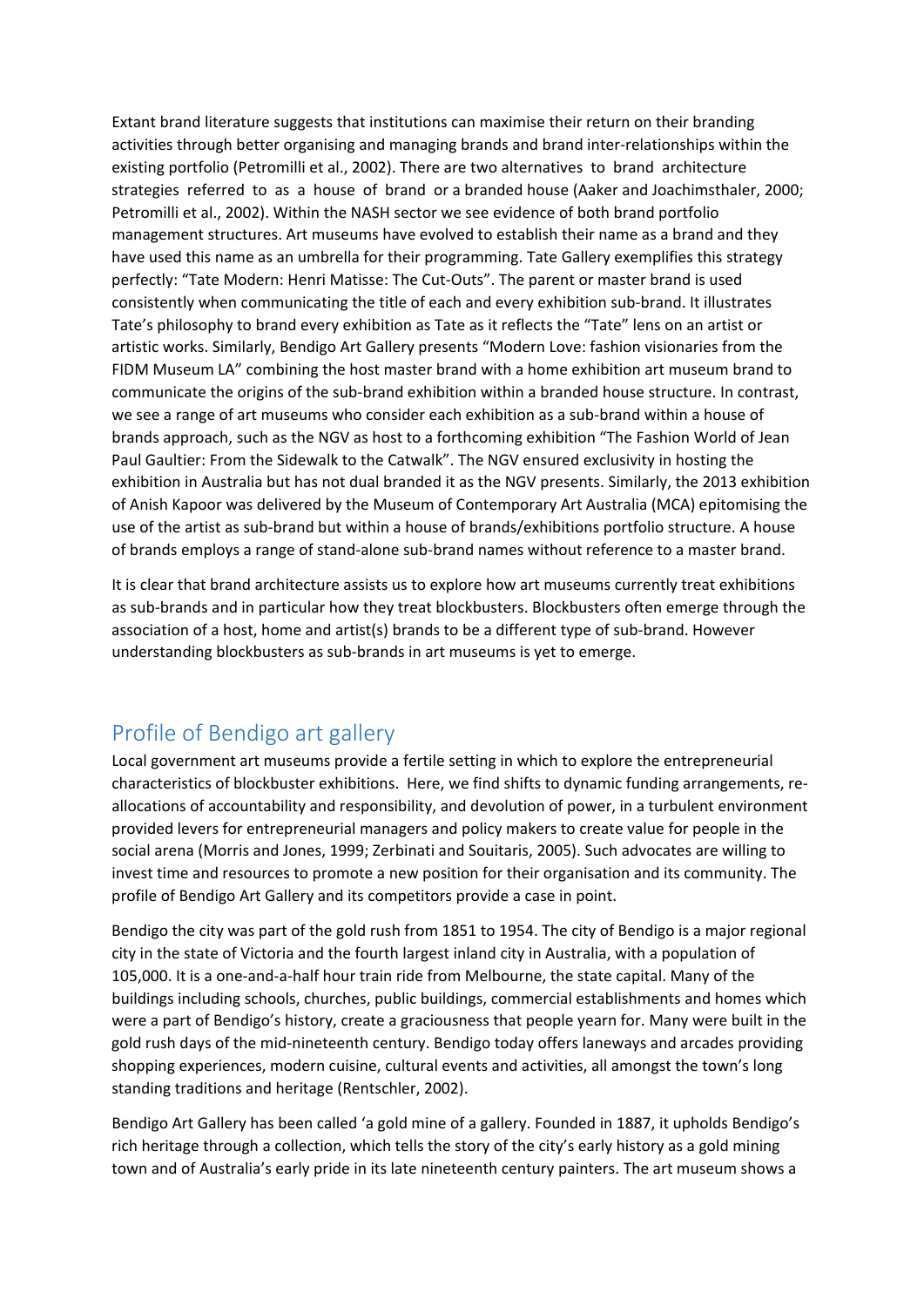commitment to collecting and presenting contemporary Australian art as well as quality international exhibitions. Bendigo Art Gallery is one of the three largest regional galleries in the state of Victoria, Australia (Rentschler, 2002).

Table I describes the internal and external history of Bendigo Art Gallery. The period from 1996 represents a new and more aggressive phase for the art museum and a watershed in the development of the sub‐brand. The art museum was devolved from its institutional links with local government, being spun off as a stand‐alone non‐profit, allowing it to raise funds in a way that was previously not possible. Despite this change, local government continued to support and fund the gallery, while setting it free to obtain a more diverse range of funds, contributing to its entrepreneurial edge in the art museum marketplace.

In the space of a decade thereafter, the art museum came to dominate the regional exhibition circuit in Victoria. The directors appointed in 1996 and 1999 were fortunate to have supporters on the board and in the community as they could not have achieved their vision alone. Foremost was the chair of the board, and over time the media, the government, the funding bodies and the major event company. John Higgs was chair of the board for 21 years, handing over the reins in 2010 to the new chair Gordon McKern. The "current standing of the art museum owes a lot to his [Higgs] efforts", reflected McKern (Bendigo Art Gallery, 2010/2011, p. 17).

The history of this regional art museum reflects that it is now more audience centric and embedded within a wide stakeholder environment. Internal developments and external challenges (Table I) impacted the direction of exhibitions. Whilst it has maintained a focus on quality in in‐house curated exhibitions, using their stock of nineteenth and twentieth century Australian art, it has developed over time nationally significant exhibitions with international, familiar themes with broad appeal to a wider range of audiences. Some of these exhibitions became regional blockbusters. Table II presents an overview of key recent exhibitions at the Gallery. The offering was motivated by the objective of bringing quality art to regional areas as well as attracting tourists to the region as part of community development.

# Methodology

This project used a comparative case study framework to explore the issues under study. We extended the approach taken in (Rentschler et al., 2011). Case studies were conducted with one well known Australian art museum, comparing it to others in the sector (e.g. Art Gallery of Ballarat; NGV). We were interested to know why and how of blockbuster exhibitions developed as sub-brands in the art museum context. Case studies provide an opportunity to gain an in‐depth knowledge of dynamics and texture, the ability to deal with a full variety of evidence in a real‐life, contemporary context and an explanation of causal links that are too complex for a survey (Eisenhardt, 1989; Mitchell, 1983; Walton, 1972; Yin, 1984). Case study research has been validated as a method that provides great searching ability, enabling researchers to "better understand the subtle institutional processes" (DiMaggio et al., 1978, p. 56). Triangulation ensured goodness of fit for the data (Patton, 2002). We sought to build a robust model that is generalisable analytically and to a theoretical proposition (Yin, 1984).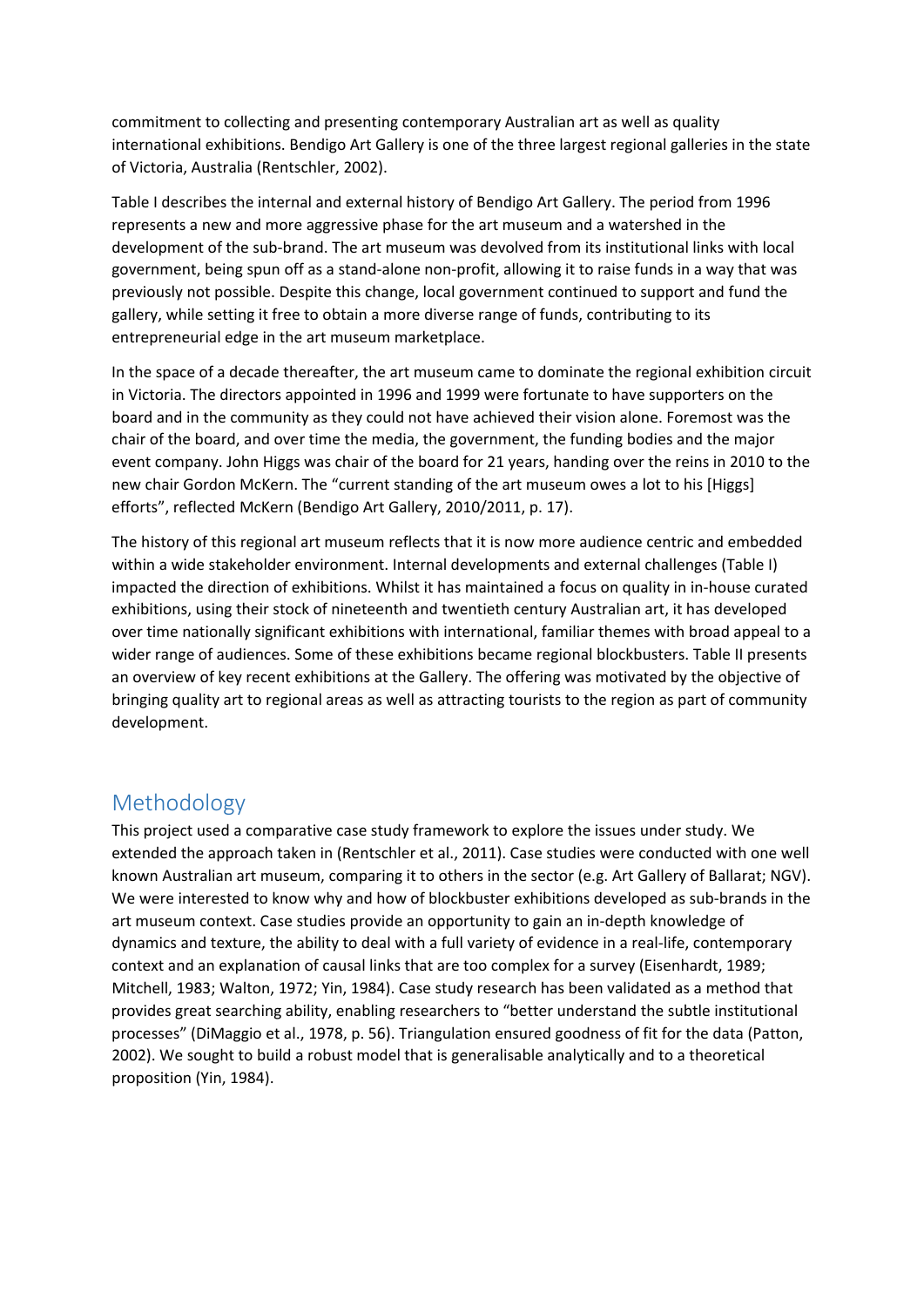| Irganisational<br>nistory                         |                                                                                                                                      | External challenges                                                 |                             | Internal developments                                                                 |                          |
|---------------------------------------------------|--------------------------------------------------------------------------------------------------------------------------------------|---------------------------------------------------------------------|-----------------------------|---------------------------------------------------------------------------------------|--------------------------|
| Established<br>Location                           | 1887<br>Central Victoria, one and a<br>half hour drive or train from<br>Melbourne<br>Regional centre, close<br>capital city          | State and local government<br>Govt. policy changes<br>restructuring | 1990s<br>1993               | Ellwood appointed director<br>Quinlan appointed director<br>Quinlan appointed curator | 1996<br>1996<br>1999     |
| etting                                            |                                                                                                                                      | Static govt. funding                                                | 1990s                       | New chair of Trustees                                                                 | 1988                     |
| ollection size                                    | $\frac{4000}{4}$                                                                                                                     | Govt. capital injections                                            | Late 1980s and              | First mission statement                                                               | Mid-1980s<br>2010        |
| ocus collections                                  |                                                                                                                                      | Cultural tourism links                                              | 1993 and ongoing<br>angoing | Organisational                                                                        | 1996                     |
| <b>Sudget</b>                                     |                                                                                                                                      | Major event links                                                   | 2012                        | Expanded exhibition<br>restructuring                                                  | From 1990s               |
| oundations                                        | Austn., especially C19th<br>and early C 20th<br>8200,000 (1996)<br>81.5 m (2012)<br>8100000-pa interest on<br>investments<br>Various | Competition from leisure<br>and entertainment                       | From 1990s                  | Market-focused activities<br>programme                                                | From 1990s               |
| <b>Toject</b> money<br>renovation/<br>estoration) |                                                                                                                                      | Multiple stakeholders                                               |                             | Renovations/extensions                                                                | 1960s, 1990s and<br>2012 |

 $\overline{\phantom{a}}$ 

 $\overline{\phantom{a}}$ 

Table I.<br>History of Bendigo<br>art gallery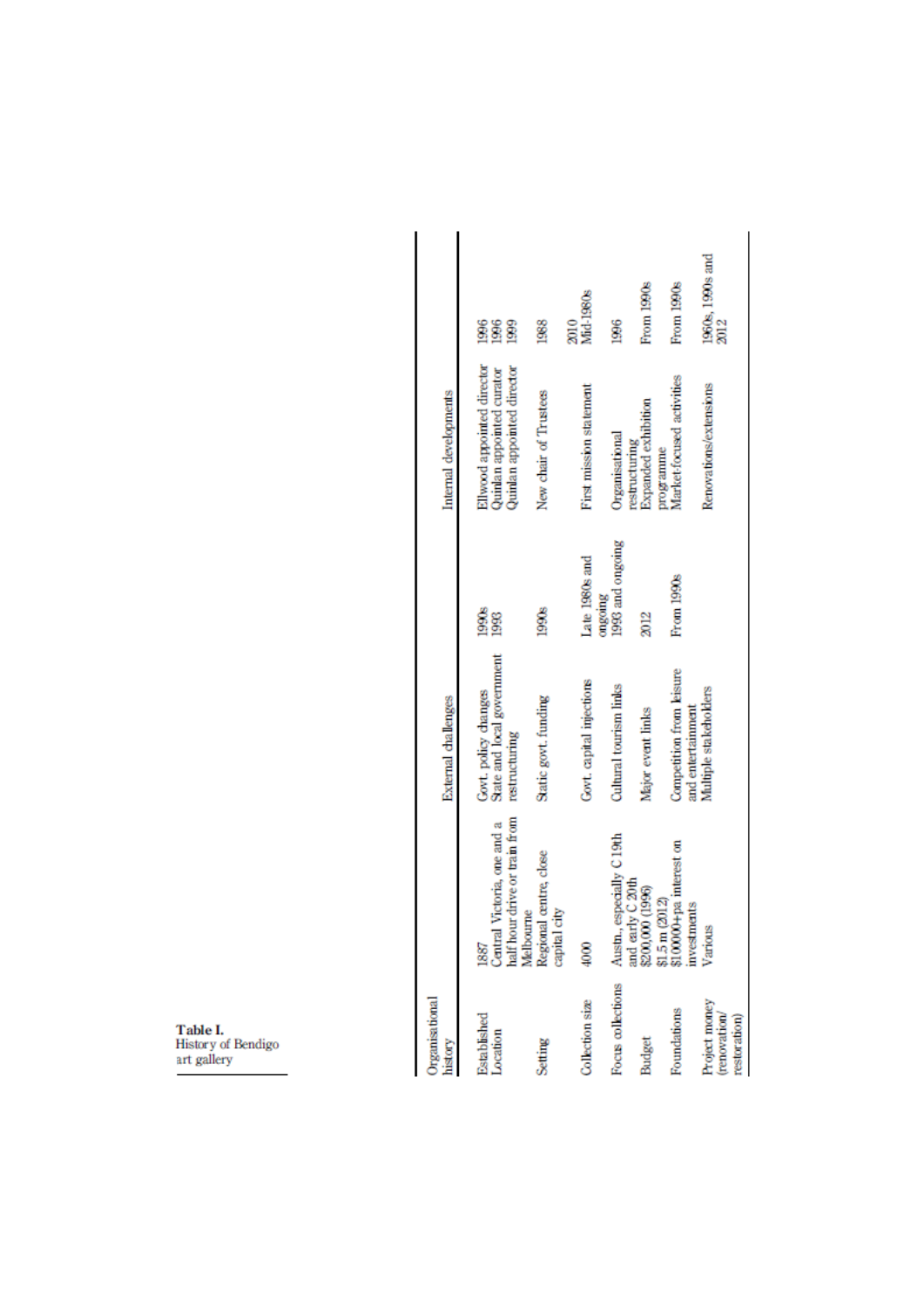| Year                              | Exhibition                                                                                      | Partner                                                                                                                 |                                                              |
|-----------------------------------|-------------------------------------------------------------------------------------------------|-------------------------------------------------------------------------------------------------------------------------|--------------------------------------------------------------|
| 2005-2006<br>2006                 | Cecil Beaton Portraits<br>Designs for a Modern World: Charles<br>Rennie Mackintosh              | National Portrait Gallery, London<br>Partnership with Glasgow Museums,<br>Scotland                                      |                                                              |
| 2006-2007<br>2008<br>2009<br>2009 | The Worlds Most Photographed<br>Archibald Prize<br>Archibald Prize<br>The Golden Age of Couture | National Portrait Gallery, London<br><b>Art Gallery NSW</b><br>Art Gallery NSW<br>Victoria and Albert Museum (V&A),     |                                                              |
| 2010<br>2011<br>2012              | McCubbin - Last Impressions 1907-1917<br>The White Wedding Dress<br>Grace Kelly: Style Icon     | London<br>National Gallery of Australia<br>Victoria and Albert Museum (V&A) London<br>Victoria and Albert Museum (V&A). |                                                              |
| 2013<br>2014                      | Modern Love<br>Genius and Ambition: The Royal<br>Academy of Arts, London 1768-1918              | London and Grimaldi Forum, Monaco<br><b>FIDM Museum Los Angeles</b><br>The Royal Academy of Arts, London                |                                                              |
| 2014<br>2014                      | The Body Beautiful in Ancient Greece<br>Undressed-350 Years of Fashion in<br>Underwear          | The British Museum, London<br>Victoria and Albert Museum (V&A)                                                          | Table II.<br>Evolution of Bendigo<br>art gallery exhibitions |

Analysis of secondary data supported the approach, including documents such as media reports, annual reports, biographies and autobiographies, trade material and marketing plans (Krippendorff, 1980; Tinker and Niemark, 1987). With a limited amount of research undertaken on blockbuster exhibitions in Australia (or indeed anywhere in the world from a marketing perspective), secondary data analysis provided an opportunity to gain an historical overview of the changes in the cultural context over time.

Data were gathered also from interviews, presentations in public forums and in formal conversations. We interviewed art museum staff and board members as well as stakeholders (n ¼ 20) involved in the strategy, programming and operations of blockbuster exhibitions (refer to Table III). Between 1996 and 2014, we interviewed and surveyed leaders in the institution, volunteers, board members and stakeholders in tourism and events and in funding bodies. These sources provided an appropriate informed cohort in order to discuss blockbusters and the sub‐brand.

| <b>Interviewees</b>    |    | Number Positions                                                                                                |                                         |
|------------------------|----|-----------------------------------------------------------------------------------------------------------------|-----------------------------------------|
| Bendigo Art<br>Gallery |    | Board chair, board members (2), curators (2) Gallery director (2)                                               |                                         |
| Other art<br>galleries | 6  | National and state gallery marketing managers, operations directors and<br>directors                            |                                         |
| <b>Stakeholders</b>    |    | Manager state tourism body, arts journalist, major event manager,<br>managers state and national funding bodies | Table III.                              |
| Total                  | 20 |                                                                                                                 | Interview respondent<br>characteristics |

Interviews were conducted with the person responsible for blockbuster exhibitions. The semi‐ structured interviews were between 45 and 90 minutes in duration. Subsequent interviews of a less formal nature included opportunistic, casual, phone and email correspondence which were transcribed, field‐noted and coded. Presentations occurred in a variety of settings and were not recorded but transcribed and coded. These latter types of discussions were used to clarify particular aspects of the analysis as they arose. The interview protocol included open‐ended interview questions structured around a number of subject areas. The first subject area focused on a general discussion of the art museum sector in regards to leadership, exhibitions and programming, and challenges. The primary subject area included questions on the purpose of blockbusters, attitudes towards them internally within the art museum and externally as well as the drivers and inhibitors for them.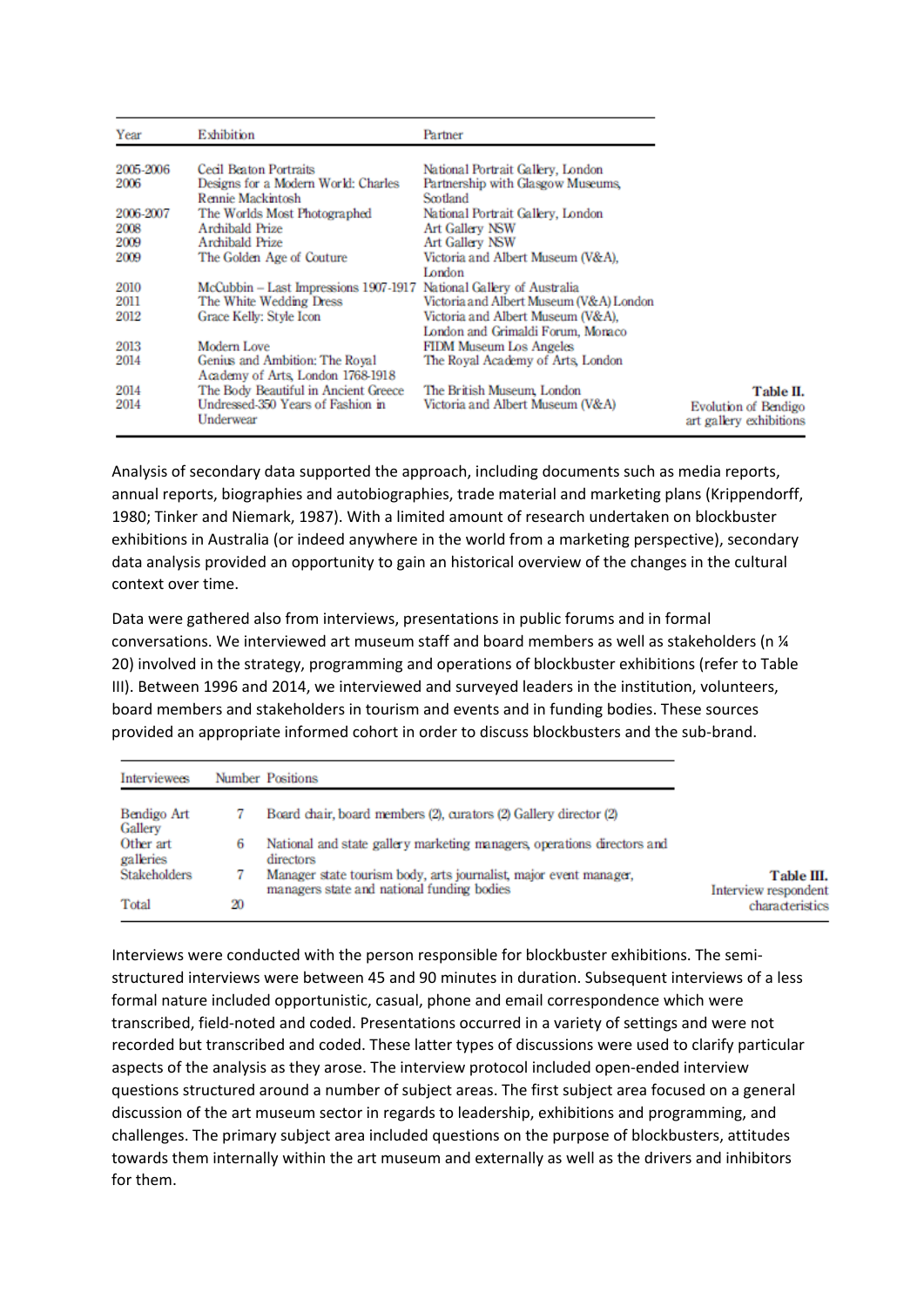# Findings

What drives an art museum to adopt a quality sub-brand philosophy that sees exhibitions become blockbusters? In regard to Question 1, the findings suggest that art museums, and Bendigo Art Gallery in particular, can be considered to have adopted a quality sub‐brand philosophy that sees exhibitions become blockbusters to some degree. For example, the history of Bendigo Art Gallery and its development provide the data to illustrate what drove the art museum board, director and stakeholders to develop a quality sub‐brand philosophy that saw its exhibitions become blockbusters. As director Karen Quinlan stated in the Annual Report (2011/2012: pp. 5‐6), the art museum delivered a "successful and record‐breaking year", with the "momentum" created becoming a "strategic focus" after its Grade Kelly exhibition success, with new media used on Facebook and Twitter to reach new audiences. Similarly, at the Art Gallery of Ballarat, "strategic alliances" led in 2012 to an "extraordinary exhibition" called Capturing Flora with "tremendous national interest and critical acclaim and outstanding attendances" (Annual Report 2013, p. 8). The pro‐activeness, innovation and risk‐taking of new exhibition types, such as the Grace Kelly exhibition, adorned the cover of the Annual Report and its interior illustrations. The annual reports and strategic plans obtained from other art museums supported the assertion that art museums are developing quality sub‐brand philosophies that saw exhibitions become blockbusters. Strategies were crafted around sub‐brands, with respondents viewing the changes as "difficult". We were told: "I had to change as a curator. The gallery had to change". These sometimes conflicting elements are examined further in the next sections.

# Pro‐activeness

External change has led to internal pro-active behaviour in strategy, structure and operations. Proactiveness entails doing what is necessary to bring an entrepreneurial concept to fruition (Morris and Jones, 1999), including exhibition types and audiences targeted which change the demographics of visitors. The landscape within which art museums operate has become more competitive as they strove to achieve their own ambitions and meet the expectations of multiple stakeholders (Rentschler and Geursen, 1999). Planning occurred to differentiate art museums from others by putting on quality but popular exhibitions. Popular offerings were not without their critics (Balloffet et al., 2014). At Bendigo Gallery, the sub-brand philosophy was based on the claim that fashion, film and photographs were different from any other exhibition programmes offered in regional Australia, particularly when sourced from known established art museums. This is not new. However, it is new for regional galleries in Australia to seek to attract large audiences from other destinations to small, regional cities, using the arts as the vehicle. These three elements coalesced to distinguish the art museum's exhibition programme. The concept of recurring and recognisable aesthetics suggest that meaning and identity were not invented by the art museum's leadership. Nevertheless, in a series of statements on the principle, director Quinlan states that her background in fashion allowed her to develop a powerful psychological and hermeneutic duality that appealed to the audiences' emotions unifying form and content. Such statements are supported by the marketing director for the NGV, who considers that art museum exhibitions allow audiences to "see life in another light", which contributes to the brand (Rentschler, 2008).

At the same time as exhibition changes were occurring in art museums, structural changes supported changes in sub-brand philosophy. Bendigo Gallerys became a business unit of the municipal city council in the early 1990s. The initiative for change came from the chair of the board, whose dominant vision is evident in successive annual reports from the late 1980s to the 1990s.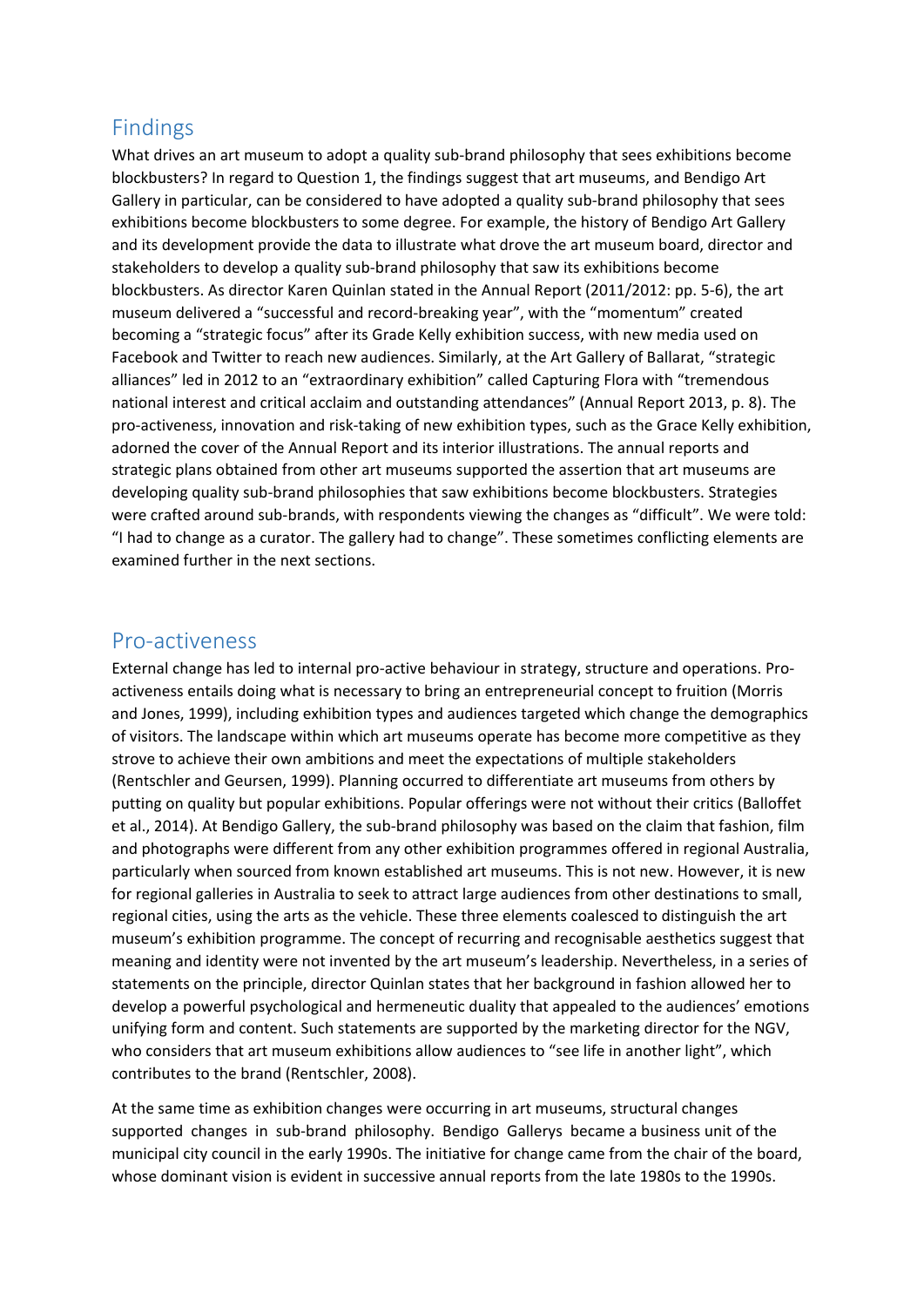Director from 1996, Tony Ellwood, brought a new vision to the art museum: "There is the perception that scholarship is downgraded and it's either the world of the MBA or the world of the art historian. Really it's the best facilitator that can marry the two areas" (Ellwood, 1997). Both directors and board chairs were pro‐active in seeking to change the art museum structure and its sub‐brand strategies in order to position it for the future. The difference in the degree to which art museums have embraced a sub-brand philosophy was evident in comments as well as scanning annual reports, where report design and images used varied from institution to institution.

## Innovation

Innovation refers to seeking unusual or novel solutions to problems in processes, products and services (Morris and Jones, 1999). Layers of meaning through the leitmotif can communicate visual and verbal messages of the sub‐brand in the innovative changes undertaken. Leading and managing the change is attributed to a supportive and strategic board, and entrepreneurial directors providing leadership to a dedicated team. The art museum has undergone an extensive building and renovation programme equipping it with a new entrance onto the cultural precinct, contemporary wing, art museum shop and café, backing on to a spacious park.

The art museum has positioned itself to put on quality exhibitions that became popular. As director, Karen Quinlan said: "we don't operate as a regional art museum". Quinlan sees that she had "educated the public" to visit regional Bendigo by "finding something that they want to see, making a day or weekend of it and building the regional economy as well as developing a perception that the art museum contributes to making Bendigo liveable for people seeking to relocate".

The innovative approach provides levels of interpretation, emotional signposts and meaning associated with textual and visual cues. The effect of their repetition through numerous similar types of exhibitions is a study in difference with familiarity that the audience responds to. Arbiters of taste in the art museum profession are by-passed by appeals directly to the audience, encouraging them to respond to the exhibition rather than be side-tracked by peer criticism. However, the contested space within which galleries operate sees their success as a double edged sword, where some of their profession do not support their wide appeal.

# Risk‐taking

Risk‐taking refers to the willingness to commit resources to new ventures that have a significant chance of failure, even though the risk has been calculated (Morris and Jones, 1999). Director Karen Quinlan (2011Quinlan () states as her mantra that "nothing is impossible", thus setting the scene for the reformative change that she has led, in partnership with her board. She is a risk‐taker, as is her board and particularly the two chairs that have stood by her in driving change in the art museum. As Director Quinlan told us:

No one was going to the art museum. The [local government] council stepped in and worked with the art museum and the board to restructure the place. We also redeveloped the art museum in stages over successive years. We don't work in a silo. We don't work in isolation. It wasn't always like that. It has changed. I have changed.

Over the last five years, Bendigo has presented a number of quality exhibitions, mostly on fashion, photography and design, sourced from international museums and galleries, as travelling packages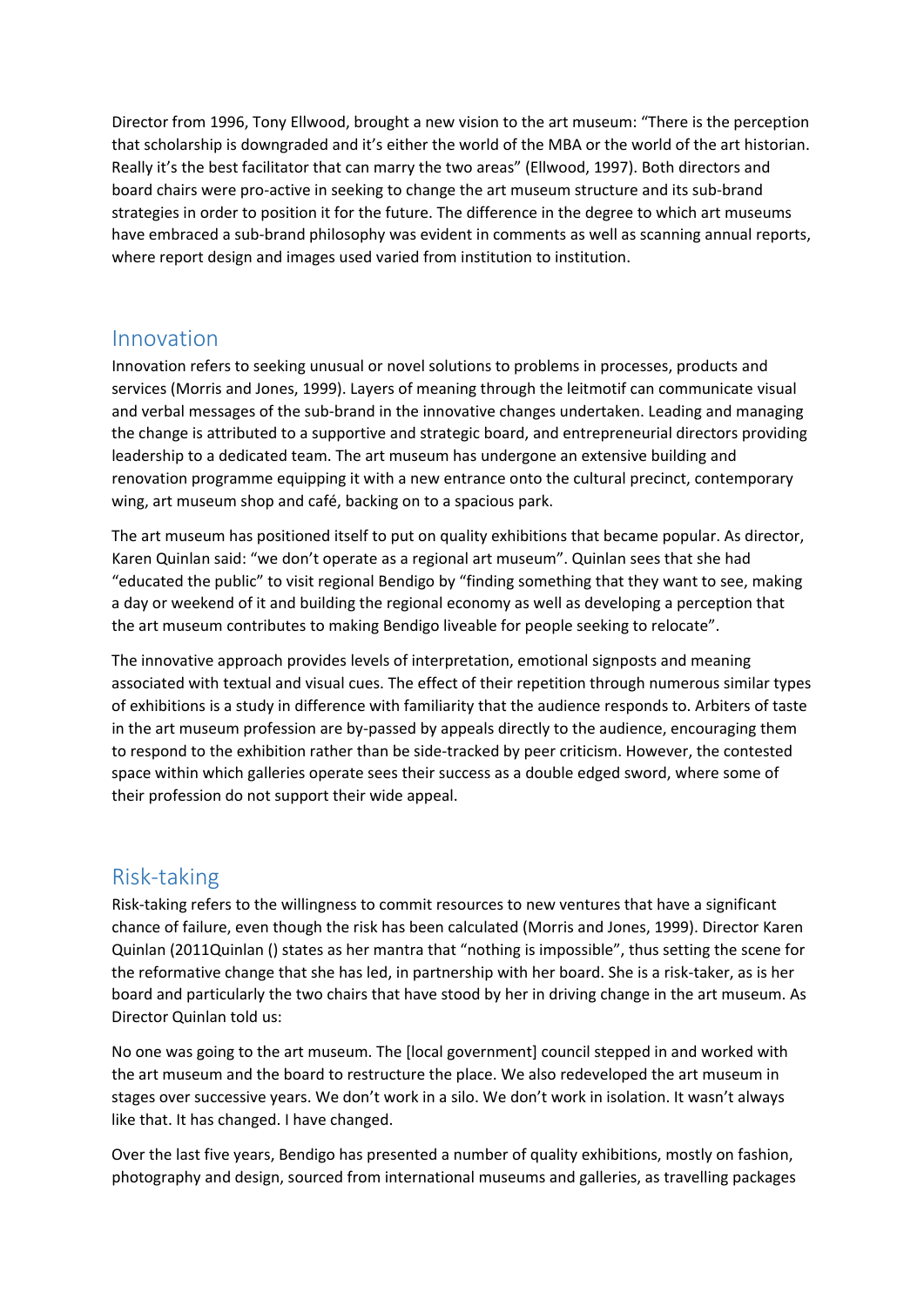or blockbuster sub‐brands. Quinlan "has curatorial expertise in design". In 2009, Bendigo presented the golden Age of Couture from the V&A. In 2011 the Art museum presented The White Wedding Dress: 200 Years of Wedding Fashion, sourced from the V&A, and Made in Hollywood, photographs from Santa Barbara Museum of Art. In 2012, it exhibited Grace Kelly: Style Icon, sourced from the V&A, London, and Grimaldi Forum, Monaco. The Kelly exhibition "surpassed economic expectations, injecting \$17 million into Bendigo's economy" (Alebakis, 2012). More than 152,000 visitors saw the exhibition, not bad for a mid‐sized regional city. In 2013, the art museum presented Modern Love, sourced from FIDM Museum Los Angeles, an exhibition on international fashion designers from the past 40 years. Design, photography and fashion pinpoint Bendigo's exhibition focus with "[…] many of the Bendigo loan exhibitions hav[ing] traversed a space around design, style, media, popularity and glamour" (Peers, 2011, p. 96).

What are the characteristics of the blockbuster sub-brand? In regard to RQ2, the findings suggest that the art museum uses four characteristics to position its sub‐brand. They are discussed below.

# **Celebrity**

A dominant theme that emerged from the data, is that one of the three contributors to the blockbuster sub‐brand is the artist(s). Interlinked with the artist brand is the phenomenon of celebrity elevating the exhibition beyond the branding of the host art museum or home art museum. It has become a leitmotif within the other leitmotifs of fashion, film and photography. As Director Quinlan told us:

Some may not agree with what I've done as director. But it goes back to what we put in place years ago. Fashion came to me one day. I could do fashion. It was logical because I had the experience and people were interested in it. I spoke to the board about it. Then I needed to fund it.

The promotion of the Grace Kelly: Style Icon exhibition focused heavily on Kelly as a celebrity and utilised her princess status to position her "life [as] a dance between image and reality, PR confections and real‐life fairytales" (Miller, 2012, p. 21). Interestingly, another marketing strategy used was to create linkages between Kelly and other celebrities. As an actress, Kelly was linked to Alfred Hitchcock, the director of many of her Hollywood films. Citing Hitchcock's autobiography, Kelly's profile is boosted by talking about "The subtly of Grace's sexuality – her elegant sexiness" (Hitchcock in Miller, 2012, p. 21). Similarly, as a princess, Kelly was linked to the style of the British Duchess of Cambridge. "The Duchess of Cambridge last year paid homage to

Kelly's frock with her own wedding dress […]" (Kissane, 2012, p. 13). The notion of celebrity is used to attract audiences from a wide range of backgrounds, especially people who do not usually attend exhibitions. The promotion of blockbuster exhibitions emphasises the fame of the artist or subject, in their art work or in their life. This is evident in the promotion for the Grace Kelly: Style Icon exhibition as it was for the Napoleon: Revolution to Empire exhibition held at the NGV in 2012. Promotional material for this exhibition resembled that of popular magazines read by the general public rather than high art journals for the cognoscenti. Qantas Magazine described the exhibition as "[acknowledging] and [celebrating] the glamour

of one of the world's most enduring celebrity couples[…]" (Baum, 2012, p. 54). There

are similarities in the words used across articles, such as "glamour", "power couple", "never to be seen before" or "never to be seen again", focusing on the artist or subject's life. Quinlan advises that her challenges is sustainability: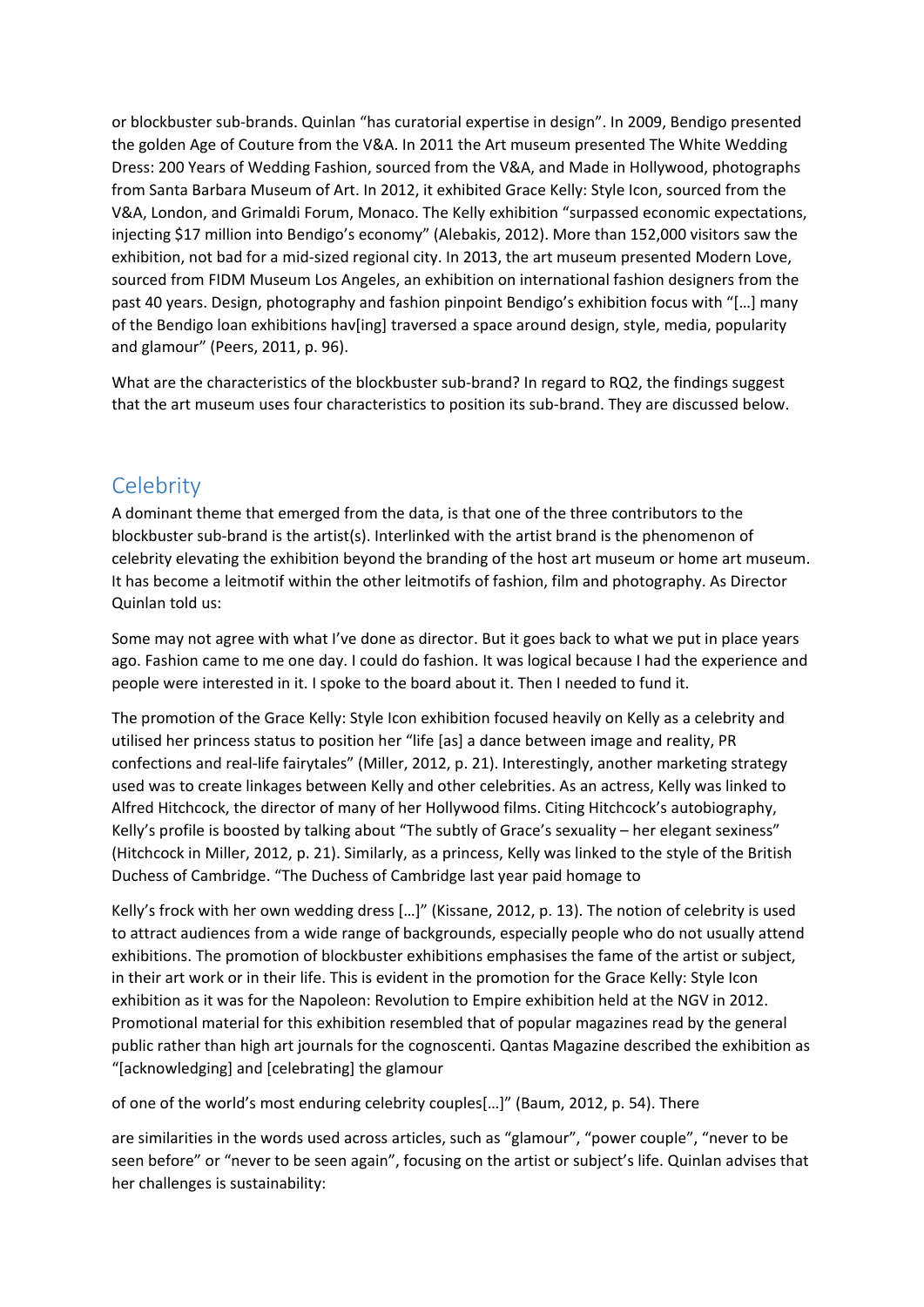One of the biggest challenges I face is sustainability. How do I sustain the momentum of the blockbuster year after year?

Such views were supported by other art museum directors who echoed these views, expressing the "pressures" under which the search for audience growth and popular themes placed them. In this way, the art museum context is linked to the notion of celebrity while maintaining integrity.

## Spectacle

In the tradition of the blockbuster exhibition, Grace Kelly: Style Icon was presented as more of an event or spectacle shrouded in theatrics rather than a traditional art exhibition (Balloffet et al., 2014). In regard to the research question, it supports the contentions of Schroeder (2005) that the artist has become a brand. In the case of Bendigo's blockbuster exhibitions, it is not only the artist, but also the film star, couturier and the fairytale and fable surrounding the exhibition topic, be it the emotion of love, the glamour of a princess or the passion for Hollywood. Sometimes more than one of these elements coalesces with Grace Kelly being a Hollywood star, a princess and a "style icon", as the exhibition promoted her, with a fairytale life style. Other art museums have followed the model with the NGV holding an exhibition of Napoleon and Josephine "the power couple, famous, stylish and feared" (McColl, 2011, p. 15).

The sub‐brand focus on spectacle for Grace Kelly, for example, created public interest, driving the art museum to create ticketed viewing sessions for audiences. The exhibition held an elaborate opening with a celebrity appearance by Princess Charlene of Monaco. This royal celebrity appearance contributed to the exclusiveness that the art museum intended for the exhibition. The media positioned the exhibition as if it were a royal occasion. In an article promoting the exhibition The Age quoted the art museum director as saying: "This extraordinary exhibition is of great importance to the royal family and Princess Charlene's attendance at the opening is testament to this" (Quinn, 2011, p. 6).

Content analysis for other exhibitions reinforced this view. Princess Charlene appeared on the front cover of the Annual Report (2012). The promotion for the Picasso: Masterpieces from the Musée National Picasso, Paris exhibition held at the Art Gallery of NSW relied heavily on presenting "[a] spectacular, all embracing show of Picasso" (Capon cited in Streak, 2010, p. 32). The media spoke of the exhibition as if it were a theatrical event, writing "Picasso treasures go on show here" and "Picasso goes touring". Once more, the intent is to attract attention from the general public who would not be interested in an art exhibition. "The idea is to put on something with such scale and impact that it rises above the noise of the media and the competing claims of other forms of entertainment, and draws crowds – especially new crowds – into museums and galleries" (Allen, 2012, p. 12).

While many people flocked to these exhibitions, not all punters were happy with the approach. Critics voiced concerns such as: "When am I going to get my art museum back?" others saw fashion and photography as froth rather than "a serious form of design" (McColl, 2013). These people did not respond to the emotive "excitement", "giantism" or "huge numbers" that the spectacle of blockbusters engaged. They were appalled at the "obsession with size" that "padded out shows with inferior works" (Allen, 2013, p. 10) while the audiences were in an "uncomfortable crush" (Vaughan cited in Gill, 2012). Still others saw these comments as "snotty" by those who are elitist rather than open to letting in a broader public. In other words, the spectacle broadens the audience for the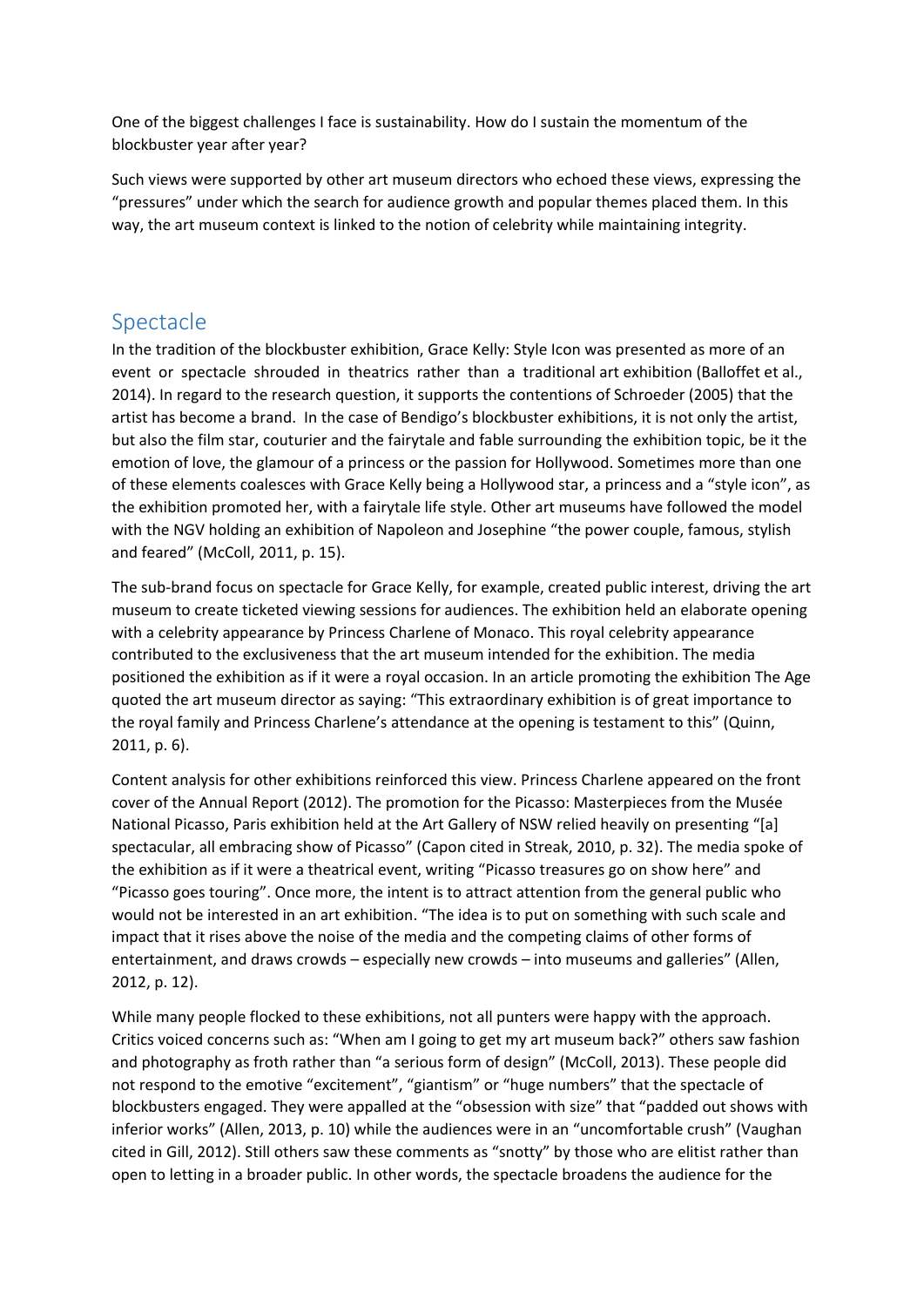exhibition, in line with brand architecture literature, with institutional documents revealing that the sub-brand stories were a typical starting point for blockbuster exhibitions. Nonetheless, the contested nature of blockbusters in galleries is illustrated by the negative comments of some commentators.

# **Inclusivity**

The blockbuster sub‐brand focus was manifested in the approach to activities and practices that support the exhibition that is inclusive rather than exclusive. Blockbuster exhibitions are a means for developing new, broader audiences rather than maintaining audience loyalty through art lovers. This typifies Aaker and Joachimsthaler's (2000) contention that brand architecture explains the relationship between master brand and its sub‐brand. Blockbuster sub‐brands are offered to build new relationships and engender different perceptions for a new audience. Blockbusters appeal to wider audiences through the media rather than the cognoscenti, hence creating the tension in the art world between quality and blockbuster. Exhibition success creates pride in the city, especially important for a regional area. As one stakeholder told us:

I work for Bendigo Bank. I see the source of pride that people feel in the town for the Bendigo Art Gallery.

Part of the inclusivity is about the team approach to governance and the art museum. The heritage of Bendigo is one of its assets, Quinlan tells us. The Chair appointed in 1988 had a vision for the art museum, seeing it as an asset. But so is its bank, its hospital and its university. Together, they make Bendigo "a liveable city", Quinlan says, helping people make the decision to relocate there. As another stakeholder told us:

When you unpack it, it is about the governance structure that enabled Bendigo Art Gallery to be successful. Trust is a key dimension. The board believe in the director.

The director provides another point of view on the need for relevance, inclusivity and linking programming to governance and the organisational structures:

It wasn't always easy. I have had to change. We have a great board. We all work together. But it wasn't an easy transition to what we have today. Nonetheless, the separation between the [local government] Council and the art museum allowed it to blossom. The board took us there.

In other words, blockbusters are part of the package, but "governance facilitates the innovation", as a stakeholder told us. This is not to say that everyone is supportive of the path taken. The art museum's success with blockbusters has led to it being called pejoratively "the frock gallery". Such comments increase the pressure to bring people into the tent. In short, not everyone is convinced about the efficacy of blockbusters. Elizabeth Ann Macgregor, director, Museum of Contemporary Art, Sydney, where some of the largest and most successful blockbusters have been presented, such as Annie Leibovitz, tells how "very weary" she is of blockbusters: "We have to be very careful if you rely on blockbusters, the public's always fickle in some ways; they will go to the next, latest thing somewhere else" (Macgregor cited in Neill, 2012, p. 8). In other words, there are nuanced views about blockbusters, their value for the public, for tourism, for government investors and for the curators.

As there is "no profit in blockbusters" but rather "audience development" and "liveability of the city", narratives seek to feed into that story. The demographics of the audience at blockbusters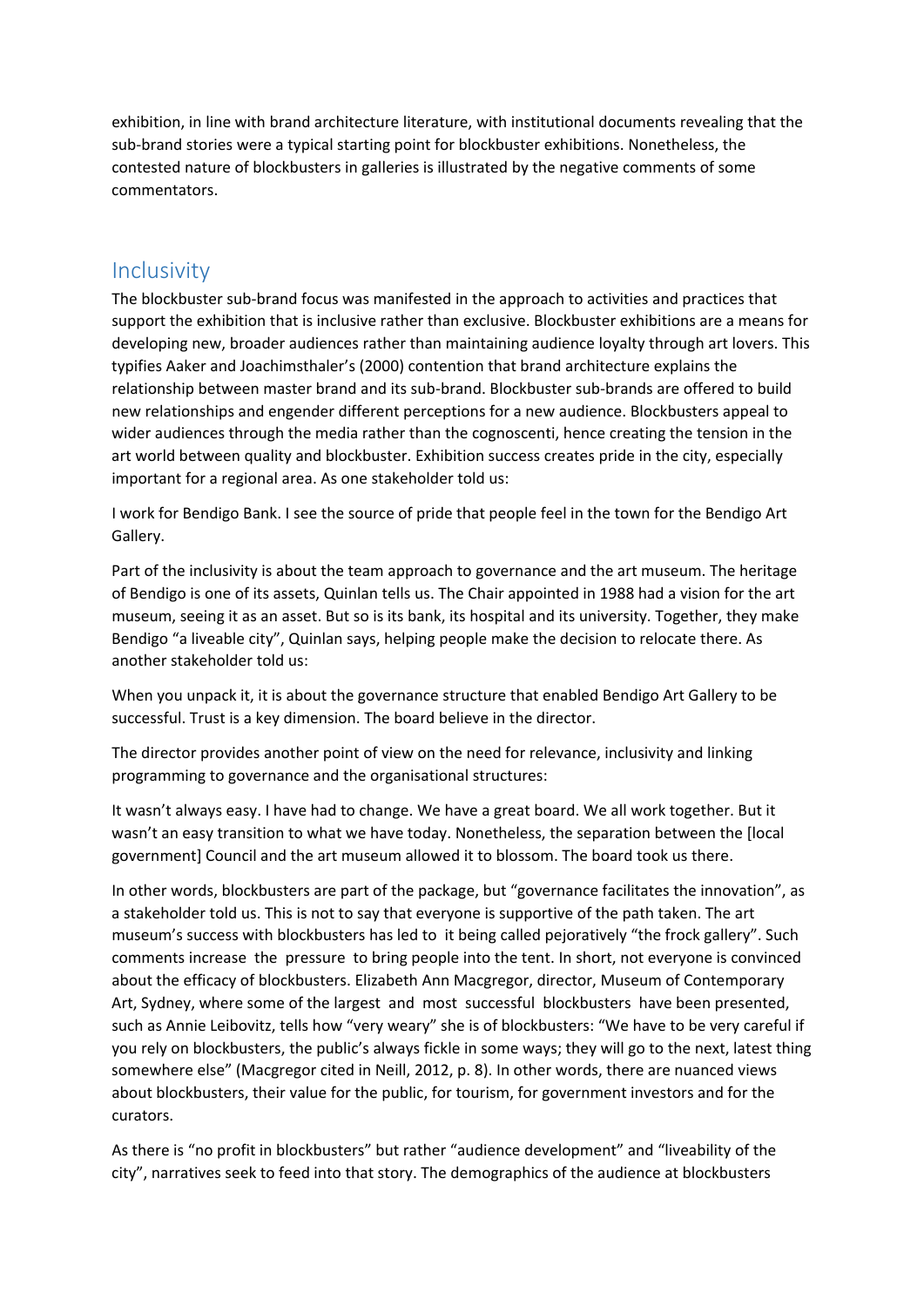differ from that at other exhibitions. "You attract a different audience", says Quinlan. Nonetheless, for fashion exhibitions, there are more women than men and "they hunted in packs", said one stakeholder. Attracting a wider audience through blockbusters is argued to encourage more people to experience what art museums have to offer the general public. Another director and former director of Bendigo echoes Quinlan's views:

Blockbusters are all about audience engagement, and the art museum of the 21st century is about finding links with our global community […] [The] evidence is in our attendances.

(Ellwood cited in McColl, 2013, p.17).

We argue that the Grace Kelly: Style Icon exhibition was the most inclusive of the blockbusters that the art museum has mounted, due to a confluence of influences such as stakeholder support, audience support, wide publicity and political positioning. It utilised the well-known name of movie star and then princess "Grace Kelly" to attract attention from those who are fascinated by the concept of "celebrity" or "royalty". Media coverage such as "it seems princesses are back in vogue" (Quinn, 2011, p. 6) and "what are today's royals other than über celebrities" (Strickland, 2012, p. 58) create the impression that the exhibition will allow audiences to look inside the world of the celebrity. Similarly, the Picasso: Masterpieces from the Musee National Picasso, Paris exhibition held at the Art Gallery of NSW utilised the well-known name of "Pablo Picasso" to attract attention from a diverse audience. This particular exhibition focused heavily on the private life of Picasso, comparing his life to that of a soap opera series. In an article promoting the exhibition, The Sydney Morning Herald wrote "[…] [Picasso's] private life has the power to fascinate. The famous friends, the illegitimate children, the family feuds and, of course, the women" (Schwartzkoff, 2011, p. 8). From the political perspective, the Arts Minister told us that: "Bendigo has put regional galleries on the map. It shows regional galleries can do it. I want others to follow suit". While another regional tourism stakeholder advised that in order to ensure ongoing financial support from government you need to "play the game":

We are playing in bigger stakes now. We press the flesh now at the political level. You have to keep in their face.

Quinlan shared with us one of the reasons for choosing Kelly:

It is much harder in a regional centre. You have to get the people there. You need to educate them. Today we launched the art series hotel. This is fabulous for Bendigo. It will make getting people there so much easier.

# Authenticity

There is a tension in blockbusters between authenticity and selling out, seen in some of the snide comments in the media. Authenticity is provided in the Napoleon and Josephine exhibition at the NGV by the quality of original objects. At Bendigo, Quinlan expresses this tension as "staying relevant rather than only seeking large audiences". What drives an art museum to develop the sub‐ brand in blockbuster exhibitions, is the need to build a bridge between curatorial and commercial foci. This is an important motivator for establishing such a sub-brand, providing authenticity with stakeholders who may be museum professionals or punters.

Blockbusters are criticised for prioritising economic gain and attendance numbers over the exhibition quality. Authenticity was questioned in a newspaper article titled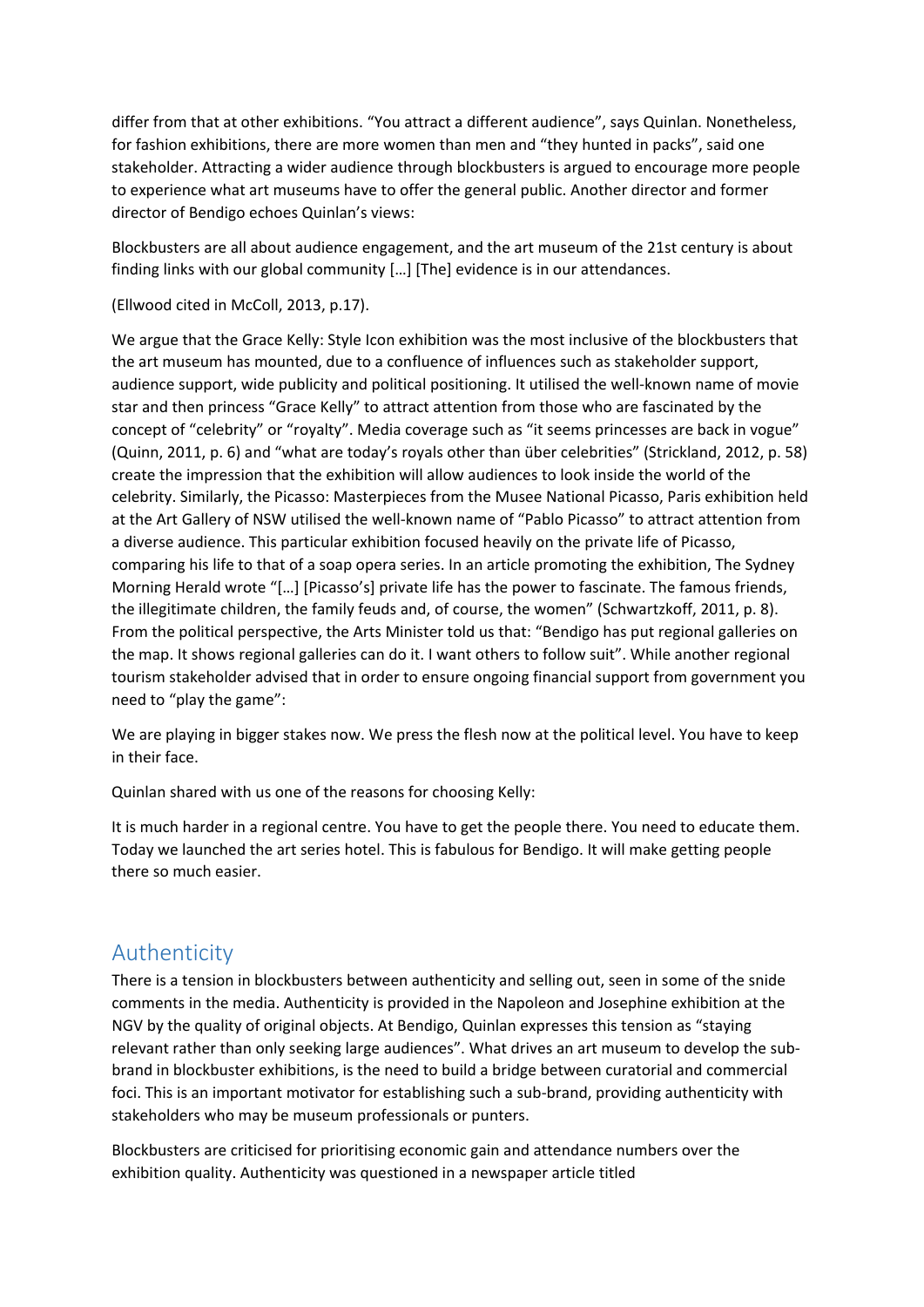Blockbusted: "[…]the focus on ever‐larger attendance numbers and international brand‐name blockbusters is distorting the wider role and purpose of our state-funded collecting institutions" (McColl, 2013, p. 17). Blockbuster exhibitions such as Grace Kelly: Style Icon has placed Bendigo Art Gallery in a category of galleries that are developing blockbusters and "art‐world" sacrifices associated with them. "[…]Bendigo, Ballarat, Shepparton and Geelong—now trade enthusiastically on words once considered suspect by art‐world elitists: "consumer", "entertainment", "marketing", and even "blockbuster" (Paisley cited in Stephens, 2013a, p. 24).

Authenticity is provided by the motives of the design team. For example, fashion exhibitions have been criticised for lacking quality. The NGV exhibition of Vanity Fair photographer Edward Steichen and Art Deco Fashion focused a lot of its promotion on fashion brands such as Chanel and celebrity, which raised concerns about its authenticity. Paola Di Trocchio, NGV's Fashion Curator has argued that this exhibition shows the "rich heritage of fashion" where "clothing is treated as another art work" (cited in Stephens, 2013b, p. 12). She argues further that "clothing and fashion, certainly can be transformative, and exhibitions can posit interesting ideas about their multiple meanings" (cited in Stephens, 2013b, p. 12). Nonetheless, these comments illustrate this aspect of the blockbuster is also not without its critics.

# Contribution to theory and limitations

Our contribution to theory is twofold. First, we embed the art museum blockbuster within the literature of brand architecture and have developed characteristics for blockbuster sub‐brand exhibitions in a regional art museum. Little attention has been paid to blockbusters and or sub‐ brands in galleries. Yet galleries are becoming more audience focused and reliant on the tourist dollar that blockbuster sub‐brands bring in to the art museum. With other sources of funding static or declining, the blockbuster is one way to satisfy not only audiences but also fractious government funders within a formal brand architecture approach to prudent management. They also provide an opportunity for sponsors who see an educated target market ripe for the picking. Existing institutional tensions in galleries have not been examined in this way before. Second, we identified the entrepreneurial spirit that underpins the development of the blockbuster sub‐brand. Few studies have identified and systematically investigated public sector entrepreneurs in local government, especially outside the USA. Key leaders, from the board chair to the director but also stakeholder support, saw the benefits of affiliating the art museum with high-profile figures who have mainstream media exposure or who are poised to obtain it. Their actions entailed pro‐activeness, innovation, risk-taking, leadership and creativity (Zerbinati and Souitaris, 2005), bringing in new organisational models, new infrastructure and services to the local community, new processes, new funds as well as new exhibition types and new audiences to the gallery and the community.

Hence, big names alone were not seen as sufficient for exhibition success. Exhibitions also need authenticity in the "product". It is the confluence of elements that provide for a blockbuster, reaching beyond the cognoscenti to people who do not know about art but who respond to spectacle. Reaching a wide audience is one of the intentions of blockbuster exhibitions, aided by providing intriguing stories as media fodder (Parmentier and Fischer, 2012). Thus celebrity is linked to spectacle, inclusivity and authenticity, but it is not without its tensions (Rentschler and Gilmore, 2002) with cultural industry peer groups the last to come on board. The strong commercial orientation, need for long‐term planning, professional leadership and influx of funds from new sources provide a platform for further investigation of these complex social and aesthetic phenomena.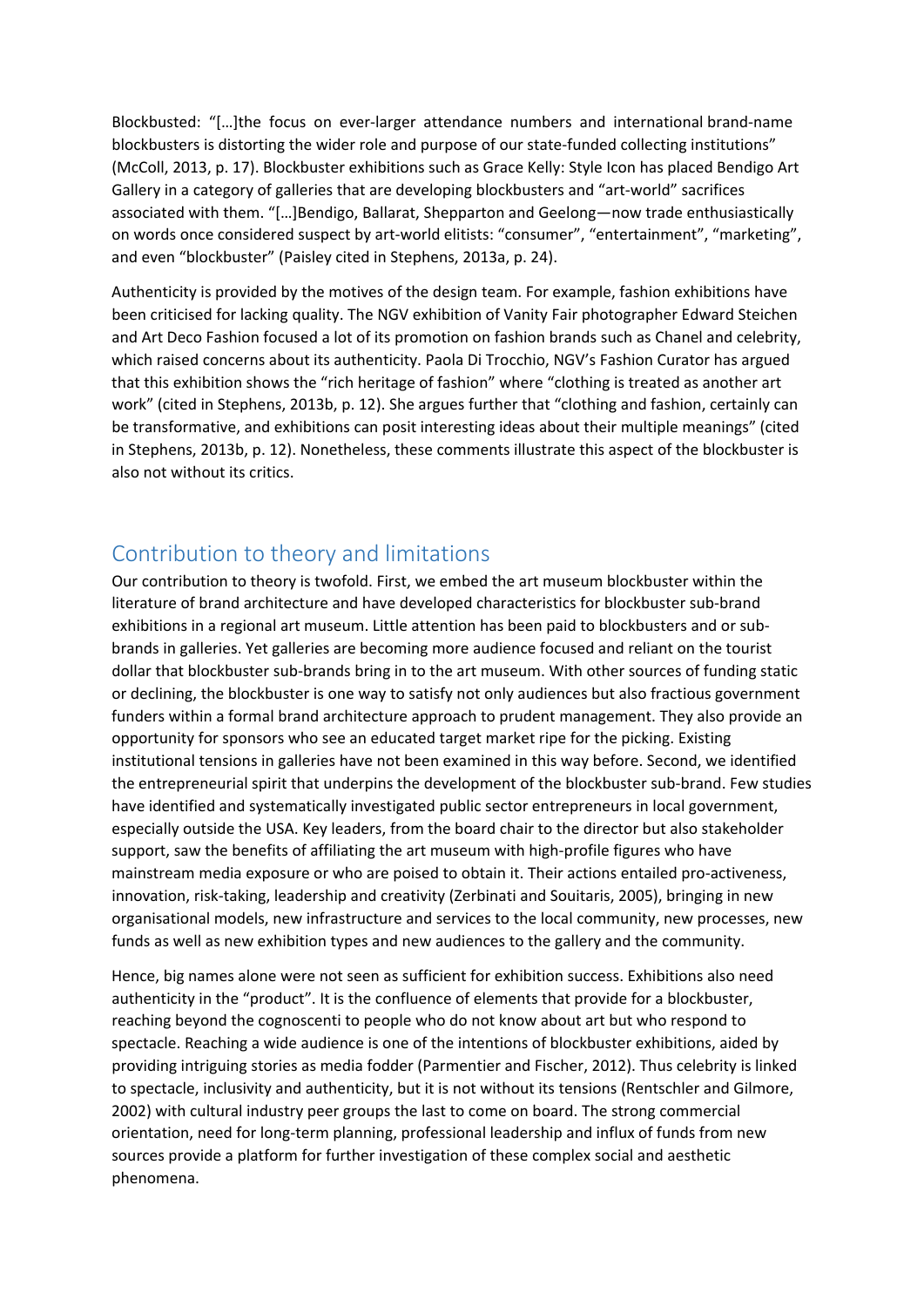This paper intentionally chose to investigate research questions around an art museum in regional Australia. We accept that the results cannot be generalised. This may be a limitation. Nonetheless, it provides an example of the ubiquitousness of the blockbuster exhibition: it has infiltrated regional galleries, 50 years after being launched by Thomas Hoving at the Met in New York (Hoving, 1993), then the cultural capital. Our exploratory study provides a foundation for future blockbuster research, either extending our understanding of sub‐branding or of the blockbuster phenomenon itself. Both would provide valuable insights to marketers.

# **Conclusions**

This paper addressed a gap in the literature on both the rise of exhibitions as sub‐brands of the master art museum brand and of a particular category of sub‐brands that has emerged: blockbusters. There is a growing body of work on branding and brand architecture with an emerging scholarship on it in arts marketing. However, there has been silence on blockbuster exhibitions as sub‐brands. Extant research on branding has discussed brand architecture and the strategic management of brands but has yet to explore the context of NASH, while research on blockbusters has been limited to exposés and art history examinations, with marketers ignoring the topic until now. This is curious given that blockbusters are developed from an audience perspective, which is central to marketing and branding.

In designing blockbusters, galleries are using the sub‐brand as a compass for decision making to guide four brand characteristics in blockbuster exhibitions: celebrity; spectacle; authenticity; and inclusiveness. There is considerable co-branding as a result of the partnerships with international galleries and celebrity identities, creating unique sub‐brands. Sub‐branding permits galleries to disseminate emotional identity and image to their audiences by borrowing from more recognisable brands and using them in association with their exhibition programme. In sub‐branding, focus has shifted from objects in a collection to a direct emotional connection to the audience through the exhibition sub‐brand.

The findings reveal that the blockbuster sub-brand operates at a philosophical level, as part of entrepreneurial leadership and as a leitmotif underpinning decision‐making. We argue that the three elements of entrepreneurship and the four characteristics of blockbusters underpin the behaviours of the professionals who conceptualise and deliver blockbuster exhibitions.

It is evident that in an art museum context the elements are used in a different way from the brand of the art museum. First, celebrity, spectacle, inclusivity and authenticity are the focus of the blockbuster sub‐brand, making the exhibitions stand out in a crowded brandscape. The sub‐brand is identifiable by notoriety, name, profession, artistic talent or a combination of these indicators in fashion, film and photography. It is not an identifiable logo, symbol or word related to the host or lending art museum. Far from it. The leitmotif is crucial in the blockbuster experience. Second, as is common with other uses of brand, an art museum uses the sub-brand as a means of satisfying its audiences (Park et al., 1986). This aspect of brand communicates to the audience that the hedonic experience and inclusivity of the exhibition will appeal to them. Curatorial peer review is irrelevant and bypassed. Third, blockbuster exhibitions use the sub‐brand as a means of augmenting the exhibition experience with additional services, events, seminars, themed café food and late night openings. There is a focus on the total immersive experience of the blockbuster exhibition. Augmented activities provide investments in the future by signalling to the audience that the art museum is displaying a quality product. This is in line with DiMaggio (1985) who states that galleries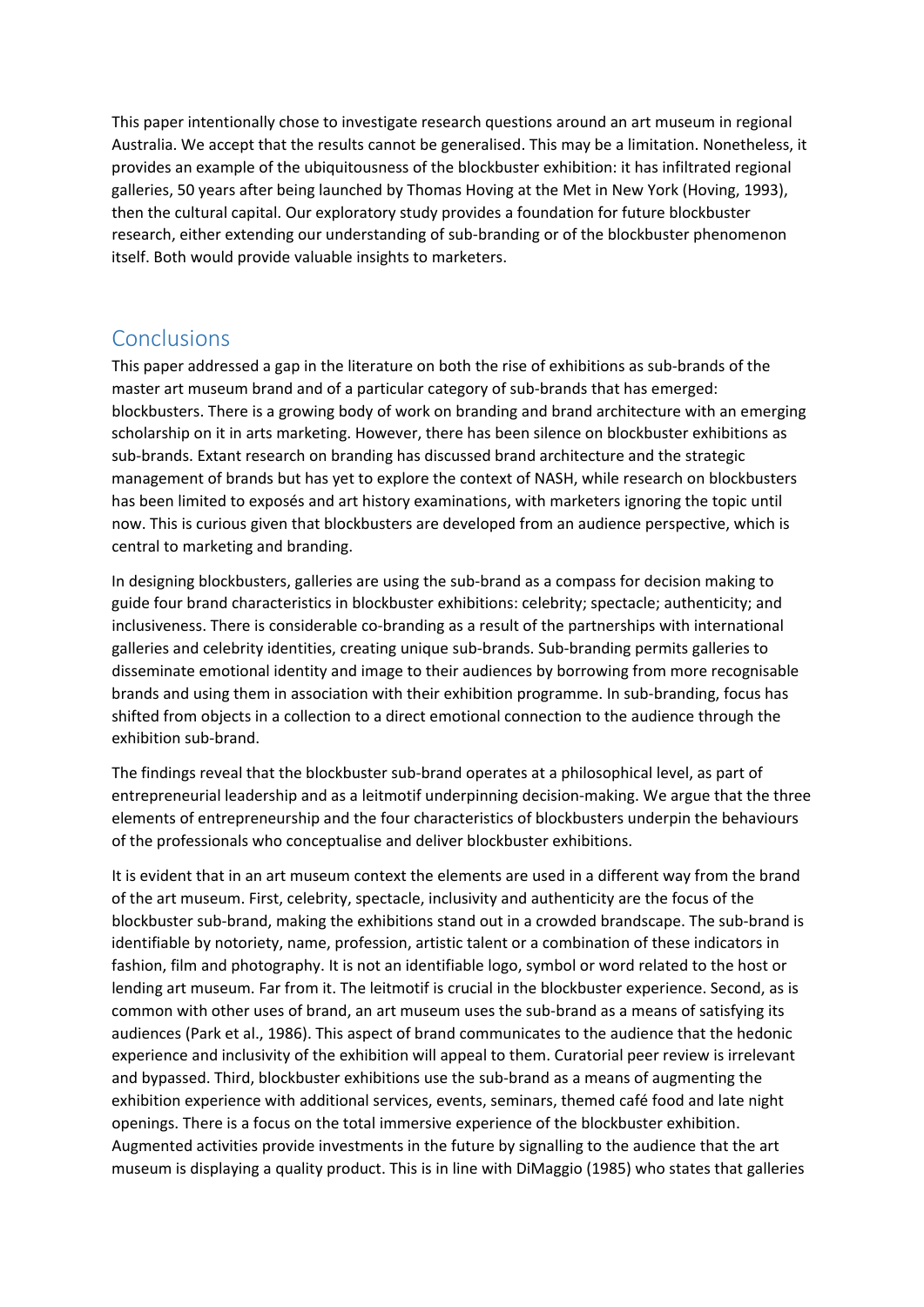are non‐profit institutions but not non‐market institutions, and need to respond to the need for spectacle in blockbusters that deliver quality experiences. Finally, these three matters present a paradox in that galleries exhibit packaged exhibitions from abroad to present blockbusters that define them as distinctive and different from their neighbours. Bendigo is using packaged exhibitions to define itself and make itself distinctive: fashion, film and photography known internationally but with little relation to Australia's cultural distinctiveness. Some of the criticisms of blockbusters and of the art museum hark to the paradox of distinctiveness being carved out by packaged international exhibitions in a regional Australian city.

The blockbuster sub-brand presents more than the art museum it represents, seeking to provide a unique experience to the audience. Future researchers may wish to answer the questions: Who is the blockbuster audience? What value do they see in blockbuster exhibitions? How does the promotion of the sub‐brand whet their appetite? Curiously, it is the experience that is unique in blockbuster exhibitions not the exhibition package itself. It resonates with the public seeking to escape the hurly-burly of negative experiences in the media day to day. They do not see the subbrand as part of their lives (which is the case with the brand experience) so much as apart from their lives: blockbusters provide a means of living the fairytale. This is a form of sub‐brand symbolism that creates a personal connection between the art museum and the audience, helping to establish it as an iconic cultural institution.

# References

Aaker, D. (1992), "The value of brand equity", Journal of Business Strategy, Vol. 13 No. 4, pp. 27‐32.

Aaker, D. and Joachimsthaler, E. (2000), "The brand relationship spectrum: the key to the brand architecture challenge", California Management Review, Vol. 42 No. 4, pp. 8‐23

Aaker, J.L. (1997), "Dimensions of brand personality", Journal of Marketing Research, Vol. 34 No. 3, pp. 347‐356.

Alebakis, K. (2012), "Grace Kelly exhibition smashes visitor records", Bendigo Advertiser, 10 June, available at: www.bendigoadvertiser.com.au/story/138194/grace‐kelly‐exhibition‐smashes‐ visitor‐ records/ (accessed 5 December 2013)

Allen, C. (2012), "Doing their block", The Weekend Australian, 15‐16 September, pp. 12‐13.

Allen, C. (2013), "A world of reflections", The Australian, 25‐26 May, pp. 10‐11.

Axelsen, M. (2006), "Using special events to motivate visitors to attend art galleries", Museum Management and Curatorship, Vol. 21 No. 3, pp. 205‐221.

Balloffet, P., Courvoisier, F.H. and Lagier, J. (2014), "From museum to amusement park: the opportunities and risks of edutainment", International Journal of Arts Management, Vol. 16 No. 2, pp. 4‐16.

Baum, C. (2012), "Aussie, aussie, aussie! oui, oui, oui!", Qantas Magazine, June, pp. 53‐58. Bendigo Art Gallery (2010/2011), "Annual report", Bendigo Art Gallery, Bendigo.

Bennett, T. (1988), Out of Which Past: Critical Reflections on Australian Museum and Heritage Policy, Institute for Cultural Policy Studies, Brisbane.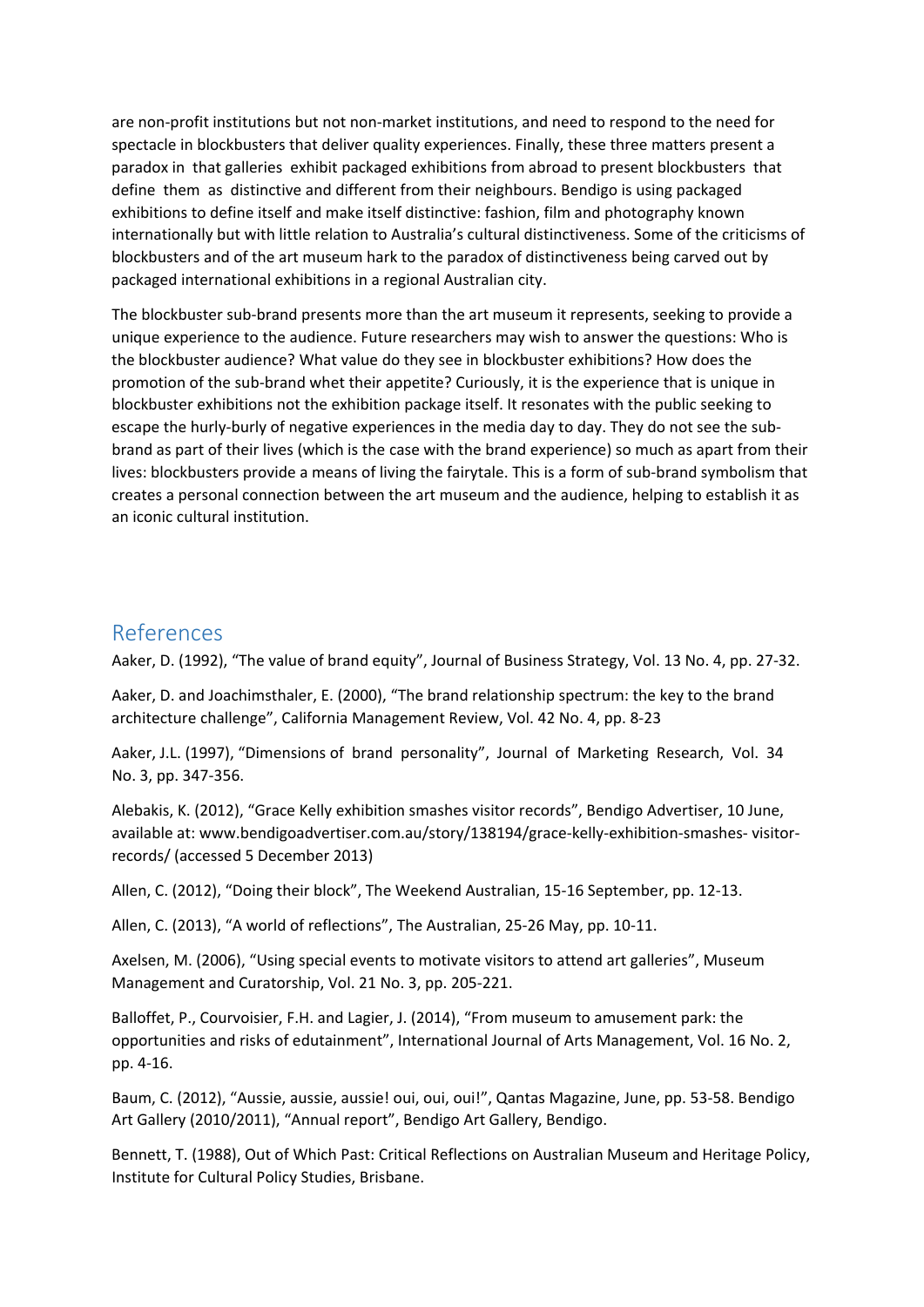Berner, R. and Kiley, D. (2005), "Global brands", Business Week, 31 July, pp. 86‐94.

Berryman, J. (2013), "Art and national interest: the diplomatic origins of the blockbuster exhibition in Australia", Journal of Australian Studies, Vol. 37 No. 2, pp. 159‐173.

Bogman, S. (2006), "Museum publishing: international challenges guide us to new perspectives", Art Book, Vol. 13 No. 2, pp. 51‐52.

Coslovich, G. (2012), "Big task for new art museum director", The Age, 1 March, p. 1. DiMaggio, P.J. (1985), "When the profit is quality: cultural institutions in the marketplace", Museum News, Vol. 63 No. 5, pp. 28‐35.

DiMaggio, P.J., Useem, M. and Brown, P. (1978), Audience Studies of the Performing Arts and Museums: A Critical Review, National Endowment for the Arts, Washington, DC.

Eisenhardt, K.M. (1989), "Building theories from case study research", Academy of Management Review, Vol. 24 No. 4, pp. 532‐550.

Ellwood, T. (1997), Interviewed by Rentschler.

Evans, J., Bridson, K. and Rentschler, R. (2012), "Drivers, impediments and manifestations of brand orientation: an international museum study", European Journal of Marketing, Vol. 46 Nos 11/12, pp. 1457‐1475.

Fowle, K. (2007), "Who cares: understanding the role of the curator today", in Rand, S. and Kouris, H. (Eds), Cautionary Tales: Critical Curating, Apexart, New York, NY, pp. 26‐35, available at: http://curatorsintl.org/images/assets/Fowle\_Kate.pdf

Freedberg, S.J., Jackson‐Stops, G. and Spear, R.E. (1987), "Discussion on art history and the 'blockbuster exhibition' ", Art Bulletin, Vol. 69 No. 2, p. 295.

Gill, R. (2012), "Vaughan free for the moment", The Age, 20 July, p. 13.

Goulding, C. (2000), "The museum environment and the visitor experience", European Journal of Marketing, Vol. 34 Nos 3/4, pp. 261‐78.

Hancocks, A. (1988), "Art museums in contemporary society", Curator: The Museum Journal, Vol. 31 No. 4, pp. 257‐66.

Hoving, T. (1993), Making the Mummies Dance: Inside the Metropolitan Museum of Art, Simon and Schuster, New York, NY.

Ingram, T. (2012), "Prized hockney hangs out overseas", The Australian Financial Review, 9 February, p. 30.

Kapferer, J.N. (1997), "Managing luxury brands", Journal of Brand Management, Vol. 4 No. 4, pp. 251‐259.

Keller, K.L. (2000), "The brand report card", Harvard Business Review, Vol. 78 No. 1, pp. 147‐157. Kissane, K. (2012), "Inside the palace", The Saturday Age, 4 February, pp. 13‐15.

Krippendorff, K. (1980), Content Analysis: An Introduction to its Methodology, Commtext Series, Sage Publications, Beverly Hills, CA.

Lehman, K. (2009), "Australian museums and the modern pubic: a marketing context", The Journal of Arts management Law and Society, Vol. 39 No.2, pp. 87‐100.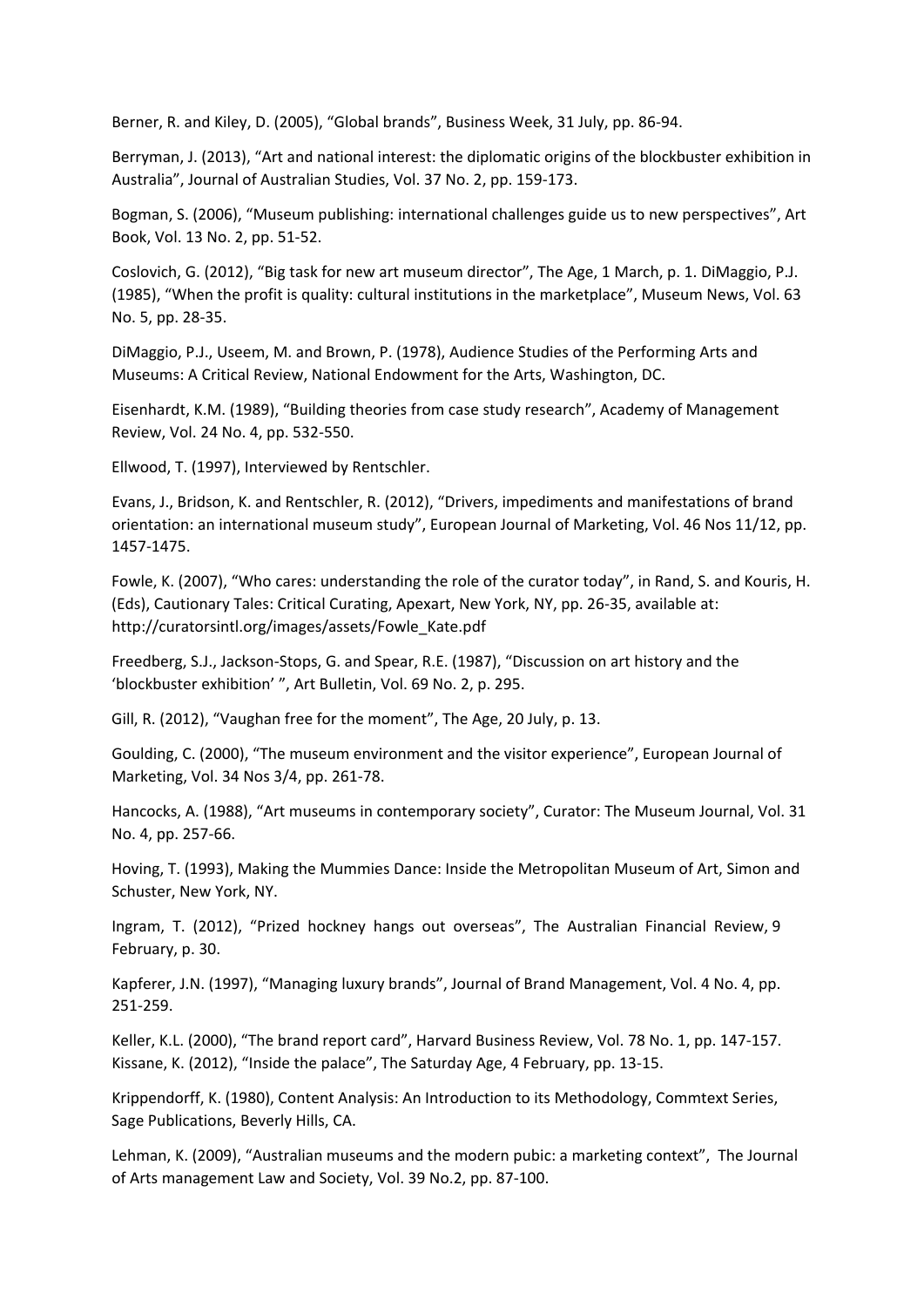Leuthesser, L., Kohli, C.S. and Harich, K.R. (1995), "Brand equity: the halo effect measure", European Journal of Marketing, Vol. 29 No. 4, pp. 57‐66.

McColl, G. (2011), "NGV has a year of great diversity in the works" The Age, 13 December, p. 15.

McColl, G. (2013), "Blockbusted", The Age, 12 May, p. 17.

McDonald, G. (2004), "Selling the American dream: MoMA, industrial design and post-war France", Journal of Design History, Vol. 17 No. 4, pp. 397‐412.

McLean, F. (1994), "Services marketing: the case of museums", Services Industries Journal, Vol. 14 No. 2, pp. 190‐203.

Miller, N. (2012), "My friend Grace Kelly", The Saturday Age, 11 March, p. 21.

Mitchell, J. (1983), "Case and situation analysis", Sociological Review, Vol. 31 No. 2, pp. 187‐211.

Morris, M.H. and Jones, F.F. (1999), "Entrepreneurship in established organizations: the case of the public sector", Entrepreneurship Theory and Practice, Vol. 24 No. 1, pp. 71‐91.

Mottner, S. and Ford, J.B. (2005), "Measuring nonprofit marketing strategy performance: the case of museum stores", Journal of Business Research, Vol. 58 No. 6, pp. 829‐840.

Neill, R. (2012), "The long view", The Weekend Australian, 17 March, pp. 7‐9.

Park, C.W., Jaworski, B.J. and Macinnis, D. (1986), "Strategic brand concept-image management", Journal of Marketing, Vol. 50 No. 4, pp. 135‐146.

Parmentier, M. and Fischer, E. (2012), "How athletes build their brands interantional", Journal of Sport Mangement and Marketing, Vol. 11 Nos 1/2, pp. 106‐124.

Patton, M.Q. (2002), Qualitative Research and Evaluation Methods, 3rd ed., Sage Publications, Thousand Oaks, CA.

Peers, J. (2011), "The white wedding dress: 200 years of wedding fashions", Artlink Magazine, Vol. 13 No. 4, p. 96.

Petromilli, M. Morrison, M. and Million, M. (2002), "Brand architecture: building brand portfolio value", Strategy & Leadership, Vol. 30 No. 5, pp. 22‐28

Proctor, N. (2010), "Digital: museum as platform, curator as champion, in the age of social media", The Museum Journal, Vol. 53 No. 1, pp. 35‐43.

Quinlan, K. (2011), Public address by Quinlan which Rentschler attended.

Quinn, K. (2011), "Princess Charlene to bestow good grace on Bendigo", The Age, 29 December, p. 6.

Rahmana, K. and Areni, C. (2014a), "Generic, genuine, or completely new? branding strategies to leverage new products", Journal of Strategic Marketing, Vol 22 No. 1. pp. 3‐15.

Rahmana, K. and Areni, C. (2014b), "Generic, genuine, or completely new? Marketing strategies for services: is brand architecture a viable way forward?", Journal of Strategic Marketing, Vol 22 No. 4. pp. 328‐346.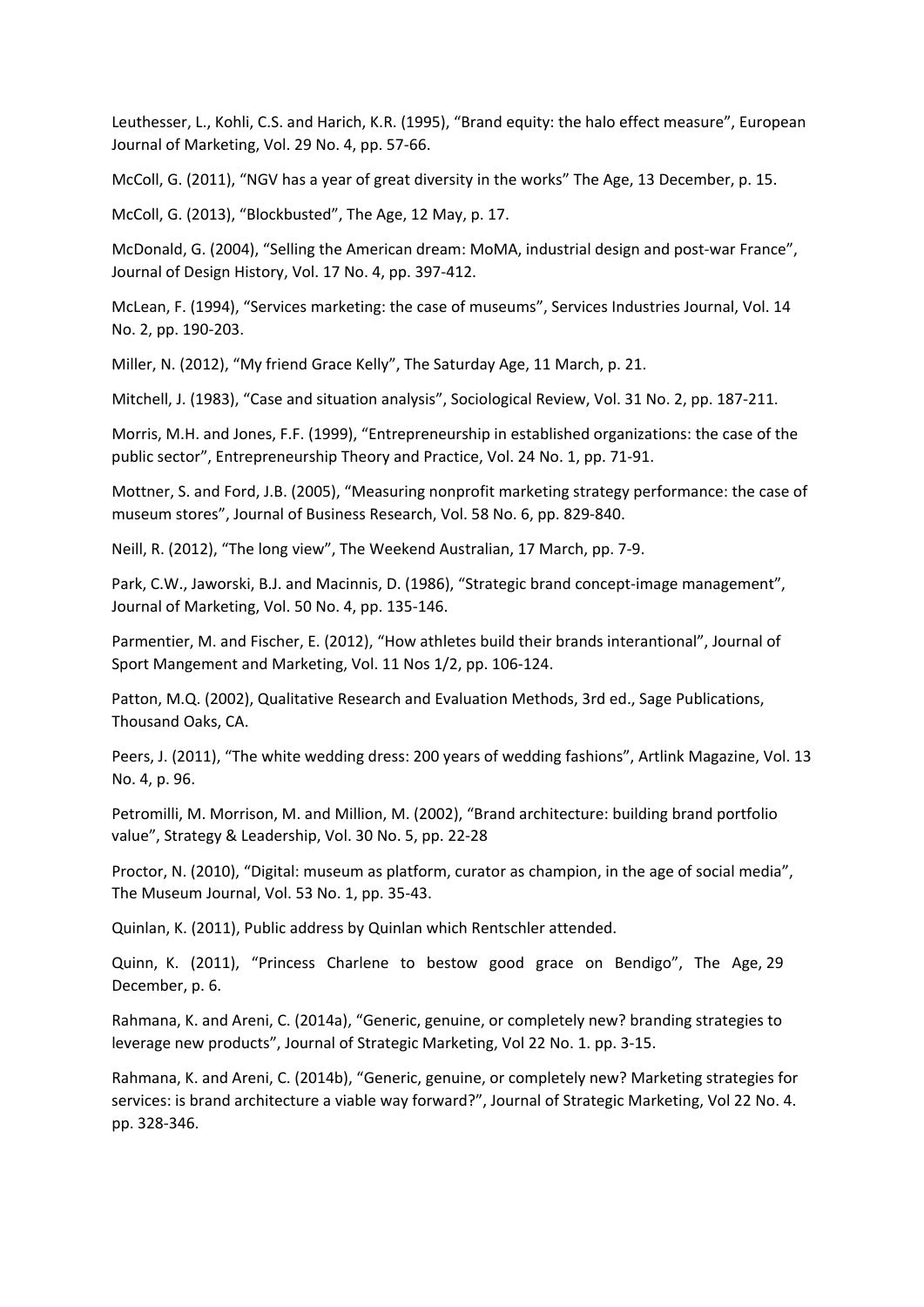Rentschler, R. (2008), "Model museum practice: national gallery of Victoria" in Kotler, N.G., Kotler, P. and Kotler, W.I. (Eds), Museum Marekting and Strategy, 2nd ed., Jossey‐Bass, San Francisco, CA, pp. 75‐82.

Rentschler, R. (2002), The Entrepreneurial Arts Leader: Cultural Policy, Change and Reinvention, University of Queensland Press, Brisbane.

Rentschler, R., Bridson, K. and Evans, J. (2011), "Portrait of a star: national art museum of Victoria", International Journal of Arts Management, Vol. 13 No. 2, pp. 59‐67.

Rentschler, R. and Geursen, G. (1999), "Unlocking art museum management: myths and realities for contemporary times", International Journal of Arts Management, Vol. 2 No. 1, pp. 9‐21.

Rentschler, R. and Gilmore, A. (2002), "Museums: discovering services marketing", International Journal of Arts Management, Vol. 5 No. 1, pp. 62‐72.

Schroeder, J. (2005), "The artist and the brand", European Journal of Marketing, Vol. 39 No. 11, pp. 1291‐305.

Schubert, K. (2000), The Curator's Egg: The Evolution of the Museum Concept From the French Revolution to the Present Day, One‐Off Press, London.

Schwartzkoff, L. (2011), "Obsession, love and lust", Sydney Morning Herald (Special Promotion), 11 November, pp. 8‐9.

Skinner, S.J. (2006), "Estimating the real growth effects of blockbuster art exhibits: a time series approach", Journal of Cultural Economics, Vol. 30 No. 2, pp. 109‐125.

Stephens, A. (2013a), "Beyond cultural boundaries", The Saturday Age: Life & Style, 16 February, pp. 24‐25.

Stephens, A. (2013b), "Dress code: from hollywood to hijabs, how fashion defines our culture", The Saturday Age, 12 October, pp. 12‐13.

Streak, D. (2010), "Homeless picasso heads down under", The Canberra Times, 4 December, p. 32. Strickland, K. (2012), "Princess invasion", The Weekend Australian Financial Review, 28‐29 January, pp. 58‐59.

Tinker, T. and Niemark, M. (1987), "The role of annual reports in gender and class contradictions at general motors: 1917‐76", Accounting, Organizations and Society, Vol. 12 No. 1, pp. 71‐88.

Turner, C. (2011), "International exhibitions", in Griffin, D. and Paroissien, L. (Eds), Understanding Museums: Australian Museums and Museology, National Museum of Australia, pp. 92‐96, available at: nma.gov.au/research/understanding‐museums/ ISBN 978‐1‐876944 (accessed 3 February 2014).

Walton, R. (1972), "Advantages and attributes of the case study", Journal of Applied Behavioural Science, Vol. 8 No. 1, pp. 73‐78.

Yin, R.K. (1984), Case Study Research: Design and Methods, Sage, Beverly Hills, CA.

Zerbinati and Souitaris (2005), "Entrepreneurship in the public sector: a framework of analysis in European local governments", Entrepreneurship and Regional Development, 17 January, pp. 43‐64.